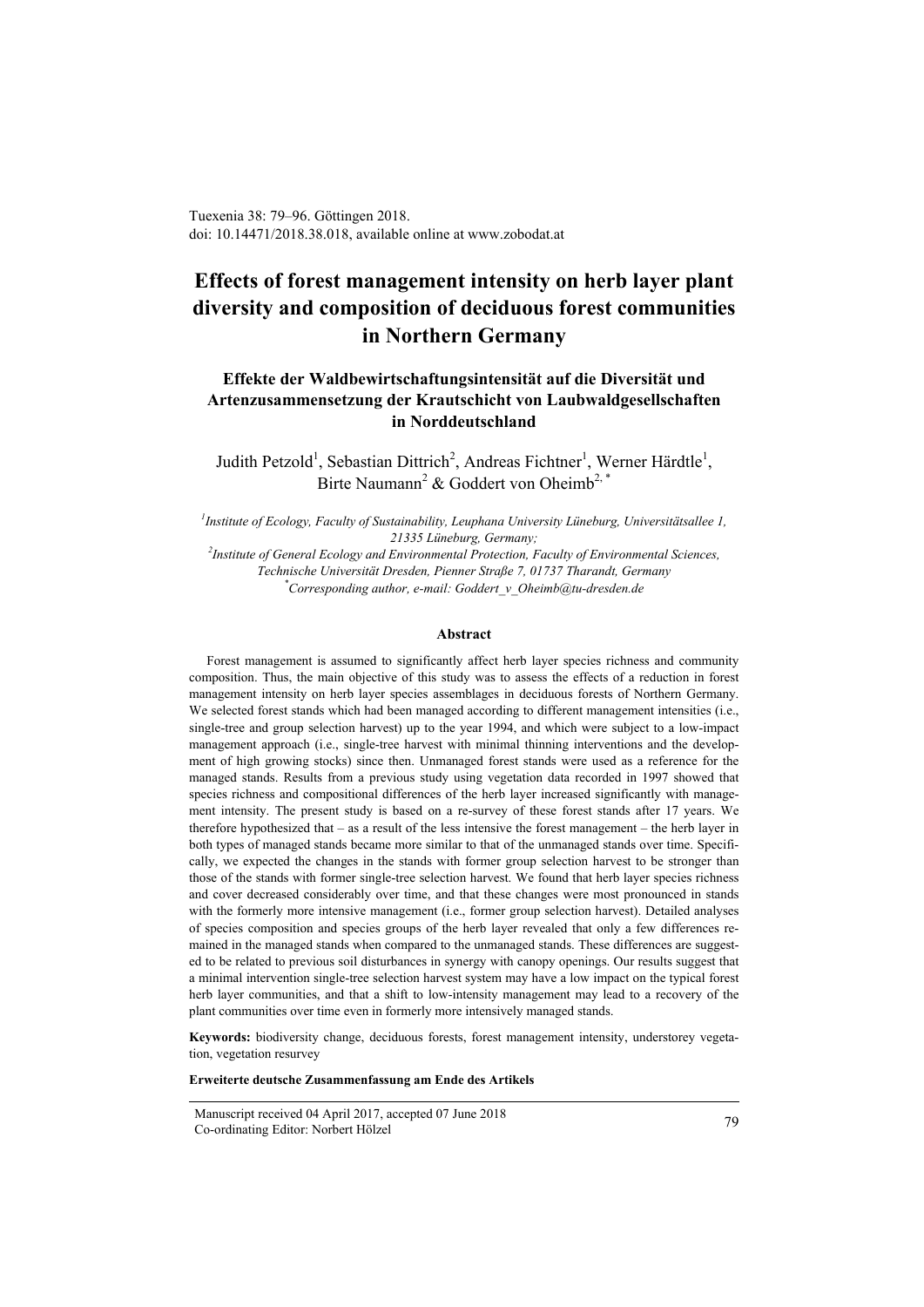#### **1. Introduction**

Facing the conflicting demands of higher timber production and protection of forest biodiversity (BMU 2007, BERGSENG et al. 2012), integrative approaches to cover both sustainable forestry and nature conservation in European forests came into focus in recent years (KRUMM et al. 2013). In this context, naturalness and protection of natural processes have become guiding principles of modern forest management in Europe (STURM 1993, KRUMM et al. 2013). Both require a deeper understanding of the ecosystem dynamics of forests and a continuous observation of potential management impacts on forest biodiversity and processes (FISCHER 2011). As remnants of primary forests in Central Europe are scarce, strict forest reserves can serve as a proxy for natural forest dynamics, and thus the degree of naturalness (e.g., naturalness of site conditions, vegetation composition and development; WESTPHAL et al. 2004, PARVIAINEN 2005, KRUMM et al. 2013).

Forest management affects forest ecosystems in space and time by altering tree species composition, age class distribution, life cycle duration and structural attributes such as vertical stratification, tree density and biomass stocks. It thereby influences light availability, temperature, moisture, water balance, litter layer, top-soil conditions and the spectrum of habitats (GRAAE & HESKJÆR 1997, MA et al. 2010, SCHMIDT 2013). Nature-oriented forest management aims to mimick natural stand dynamics and structures in managed forests and pursues a reduction of management-related impacts on forest ecosystems. However, forest management strategies greatly vary with respect to thinning or harvest frequency and intensity, which results in differences in light (e.g., canopy gap sizes) and soil conditions (e.g., water and nutrient supply) (DECOQC et al. 2004, KUULUVAINEN 2009, VON OHEIMB & HÄRDTLE 2009).

For assessing the impact of forest management, the herb layer communities often function as an indicator for the present conditions and the integrity of a forest ecosystem (SCHMIDT 2005, BOCH et al. 2013). Understorey communities have shown to respond rapidly to environmental changes in abundance patterns and species composition, however, this response can be much slower in closed-canopy forests (SCHMIDT 2005, FISCHER et al. 2009, BERNHARDT-RÖMERMANN et al. 2015, DE FRENNE et al. 2015). Several studies aimed at identifying herb layer patterns in response to nature-oriented management and environmental conditions by comparing managed and unmanaged stands (DECOQC et al. 2004, MEYER & SCHMIDT 2008, VON OHEIMB & HÄRDTLE 2009, PAILLET et al. 2010, FISCHER 2011, EWALD & ENDRESS 2015), by following vegetation dynamics after cessation of management in strict forest reserves (HUSS & BUTLER-MANNING 2006, FISCHER et al. 2009, HEINRICHS et al. 2012, 2014; SCHMIDT & HEINRICHS 2012, SCHMIDT 2013) or, less frequently, by analysing natural dynamics in old-growth forest relicts (VON OHEIMB et al. 2004, DITTRICH et al. 2013). However, research has, so far, not addressed responses of herb layer vegetation towards a reduction of forest management intensity by using minimal intervention harvest systems analysing long-term empirical data with a chronosequence approach.

Beech-dominated forests represent the natural vegetation in large parts of Central Europe (BOHN 2003, ELLENBERG & LEUSCHNER 2010). After millennia of management, deforestation and forest fragmentation, beech forests have been strongly reduced in the areal extent, and the remaining stands are mostly managed. While forest management have been shown to increase the diversity of vascular plants, primeval and protected beech forests commonly exhibit a small-scale natural disturbance regime that may lead to a relatively species-poor community of vascular plants (KORPEL 1995, VON OHEIMB & HÄRDTLE 2009, SCHIEBER & JANÍK 2012). Therefore, it is argued that management-related disturbances in forests would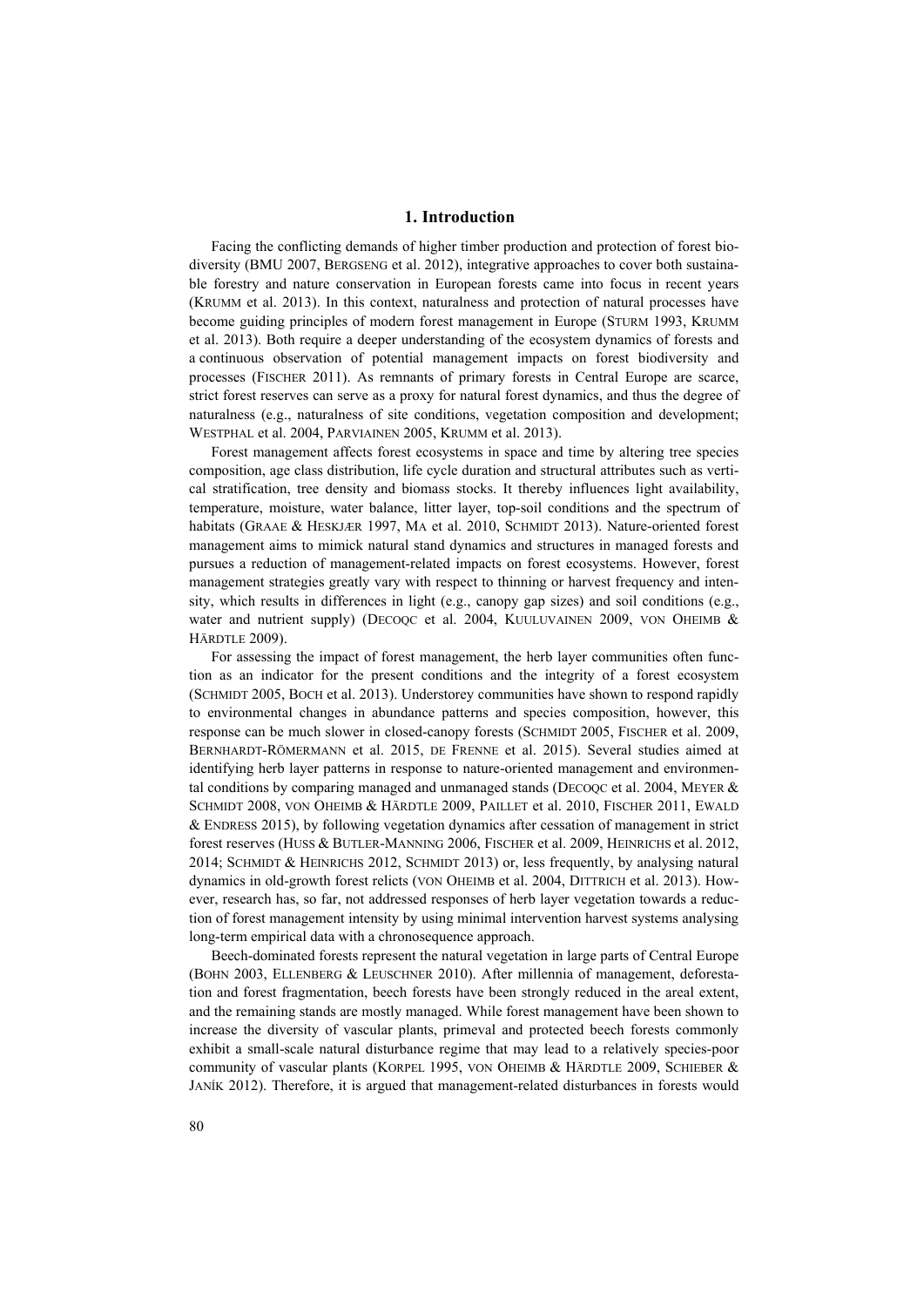enhance vascular plant species diversity due to larger (micro-)habitat heterogeneity (e.g., due to logging trails, soil disturbance and compaction, clearings; VON OHEIMB & HÄRDTLE 2009, MÖLDER et al. 2014).

The present study aims to explore the long-term effects of a reduction of forest management intensity on herb layer diversity and composition of lowland deciduous forest communities in Northern Germany. For detecting responses of herb layer communities on forest management intensity, two major approaches of vegetation analysis are being combined: (a) a chronosequential comparison of the herb layer vegetation in managed and unmanaged stands using a space-for-time approach (JOHNSON & MIYANISHI 2007), and (b) a time sequence in terms of a re-survey of the vegetation relevés conducted by VON OHEIMB (2003) in 1997. In the study of VON OHEIMB (2003) the investigated stands depicted a management intensity gradient from unmanaged reference stands over low-intensity single-tree selection harvest to moderate intensity, group selection harvest. From the year 1994 on, the managed stands were uniformly treated in a minimal intervention single-tree selection harvest system (STADTWALD LÜBECK 2004, FICHTNER et al. 2012). Conducting a re-survey of the vegetation in the year 2014, we wanted to test the hypotheses that (1) the herb layer in both types of managed stands became more similar to that of the unmanaged stands over time, and (2) that the changes in the stands with former group selection harvest were stronger than those of the stands with former single-tree selection harvest.

## **2. Material and Methods**

#### **2.1 Study area and selection of forest stands**

This study includes eight forest stands located in the municipal forest of Lübeck in south-eastern Schleswig-Holstein and Mecklenburg-Western Pomerania at a mean altitude of 20–90 m a.s.l. (North Germany, 53°35'–53°47' N, 10°30'–10°47' E). The study area is characterized by a suboceanic climate (annual precipitation sum between 580 and 871 mm; mean annual temperature 8.3 °C; GAUER & AL-DINGER 2005). The dominant geological substrate is boulder clay with associated soils like luvisols, gleyic luvisols and stagnic gleysols, the dominant humus type is mull (VON OHEIMB 2003, VON OHEIMB & HÄRDTLE 2009). Forest vegetation of the study area is naturally dominated by deciduous forests, particularly Woodruff-beech forests (*Galio odorati-Fagetum* Sougnez et Thill 1959) and oakhornbeam forests (*Stellario-Carpinetum* Oberd. 1957)*.* While *Fagus sylvatica* dominates the tree layer of the investigated stands, all stands include certain admixtures of broadleaved tree species such as *Carpinus betulus*, *Acer pseudoplatanus*, *Quercus robur* and *Fraxinus excelsior* (Supplement E1). All stands are uneven-aged high forests with mean stand ages of 120 up to 210 years.

Up to 1994, silvicultural interventions involved thinning treatments, salvage harvest and target diameter harvest (VON OHEIMB & HÄRDTLE 2009). In case of the latter, trees were removed when they reached a target diameter at breast height (DBH) of 60 cm (*F*. *sylvatica*, *F*. *excelsior*, *A*. *pseudoplatanus*) and 80 cm (*Q*. *robur*, *Q. petraea*), respectively. Single-tree selection canopy openings were typically smaller than 0.02 ha, while group selection canopy openings ranged from 0.04 to 0.3 ha. As a consequence, the managed forest stands differed with regard to the canopy gap size created by the harvest interventions. Supplement E1 provides an overview on harvest intensity (expressed as the amount of timber volume harvested per stand) and the frequency of silvicultural interventions in the periods from 1980 to 1997 and from 1998 to 2013.

Since 1994, managed stands are subjected to a nature-oriented management approach, being certified according to the labels of 'Naturland' (1997) and FSC (1998) (STADTWALD LÜBECK 2004, FICHTNER et al. 2012, 2013). This approach aims at (i) approximating natural dynamics, structures and species compositions in the managed forests, (ii) setting and accomplishing appropriate economic targets that do not overcharge ecosystem capability and resilience, and (iii) following the principle of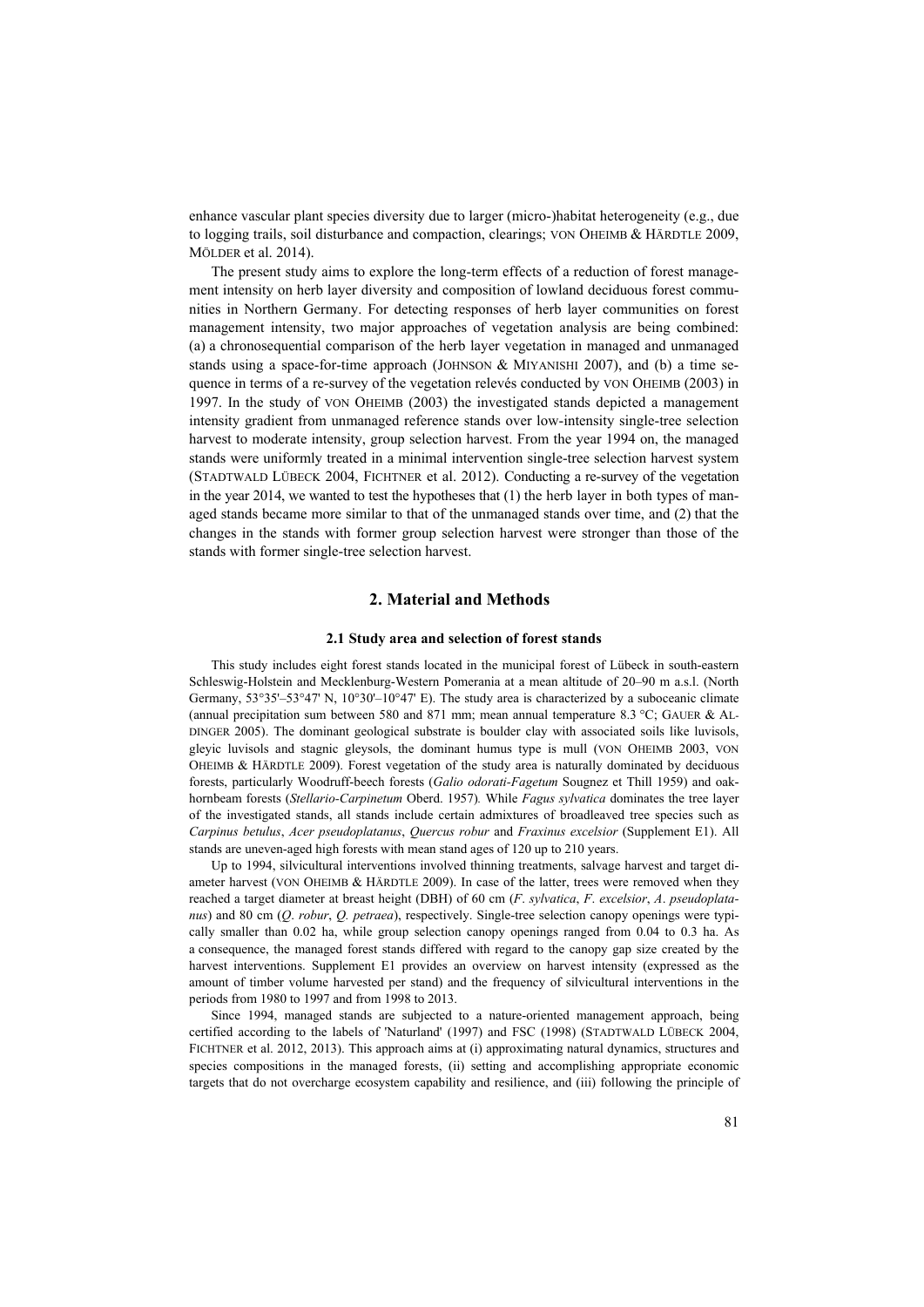minimal intervention. Furthermore, at least 10% of the total forest area of the municipal forest of Lübeck remains unmanaged and serves as local "reference areas" for understanding the natural forest dynamics. In beech and oak forests forest management includes exclusively single-tree selection harvest based on the target DBH of trees (75 cm for *F*. *sylvatica* and 80 cm for *Q*. *robur*, *Q. petraea*) and no thinning interventions above a DBH of 30 cm (STADTWALD LÜBECK 2004, STURM 2013). Over two decades, therefore, the managed stands selected for this study were subjected to a uniform minimal intervention system. All unmanaged stands were located in the Schattin forest (50 ha in size), where forest management interventions ceased in 1950 due to its location near the former border between the German Democratic Republic and the Federal Republic of Germany (VON OHEIMB 2003). In 1994, this forest became part of the unmanaged reference areas.

# **2.2 Vegetation sampling**

Based on the vegetation relevés of VON OHEIMB (2003, year of record: 1997), we performed a resurvey in 2014 (Supplements E2 and E3). The analyses are based on 85 sample plots in 1997, and 49 sample plots in 2013, which are distributed over eight forest stands (Supplement E1). As the sample plots from 1997 had not been permanently marked in the field, relevés were re-sampled as semipermanent plots (VON OHEIMB & BRUNET 2007, HEINRICHS et al. 2012). In 2014, plots were set up at the intersection points of a permanent forest inventory grid of the forestry office of the city of Lübeck in order to prevent a surveyor-biased selection. Sites close to the forest edge and sites with locally higher soil moisture (drainage ditches, stream embankments) were excluded. Replicating the survey method of VON OHEIMB (2003), vegetation was recorded in  $200 \text{ m}^2$  squares during July and August 2014, with restriction on vascular plants. Species cover was estimated separately for the herb  $($   $\leq$  1 m), shrub ( $> 1$  m – 5 m), and tree layer ( $> 5$  m). Saplings of woody species  $< 1$  m in height were considered as herb layer species. The cover of the relevant species was estimated using 5% intervals. Below 10% species cover, the scale was refined (0.1, 0.5, 1, 2, 3, 5 and 8%). Plant nomenclature follows BUTTLER & HAND (2008).

In order to estimate light availability below tree and shrub canopy and to assess canopy cover heterogeneities as consequences of gap creation, the leaf area index (LAI) and the standard error of the LAI (SEL) were measured using a LAI-2200 Plant Canopy Analyzer (LI-Cor, Lincoln, U.S.). Measurements were performed at cloudy conditions, before sunrise or after sunset at a height of 1 m above ground between July  $28<sup>th</sup>$  and July  $30<sup>th</sup>$  2014.

#### **2.3 Data analyses**

Based on harvest severity in the period from 1980 to 1997, VON OHEIMB (2003) assigned all stands to three management intensity types: unmanaged (UM), single-tree selection (M1) and group-selection (M2) management. In the present study these groups were kept, all the managed stands, however, underlie a minimal intervention single-tree selection harvest system since 1994 (see above). Analyses of plant diversity were based on species richness (α-diversity) and total herb layer cover. Species richness was calculated as the total species number per relevé. Total cover was calculated by summing up the cover percentages of all individual species per relevé.

In order to assess the impact of forest management on herb layer composition and abundance patterns, two classifications were made. Based on the classification of SCHMIDT et al. (2011) for the North German lowland, herb layer species were grouped as strict forest species (1.1), species of forest edges and clearings (1.2), indifferent species (2.1), and indifferent species more common in open land habitats (2.2). Secondly, herbs were classified as disturbance indicators (DI), referring to the DI definition for mesic, beech-dominated forests (GRABHERR et al. 1998). Unweighted Ellenberg indicator values (for light, soil moisture, reaction and nitrogen) were calculated for each plot as a proxy for environmental conditions (DIERSCHKE 1994, ELLENBERG et al. 2001).

As the vegetation relevés of 1997 could not be precisely relocated (see above), the plots could not be compared pairwise. Therefore, plot level data of both sample years, 1997 and 2014, were averaged for each stand and the comparisons were conducted at stand-level (HÉDL 2004).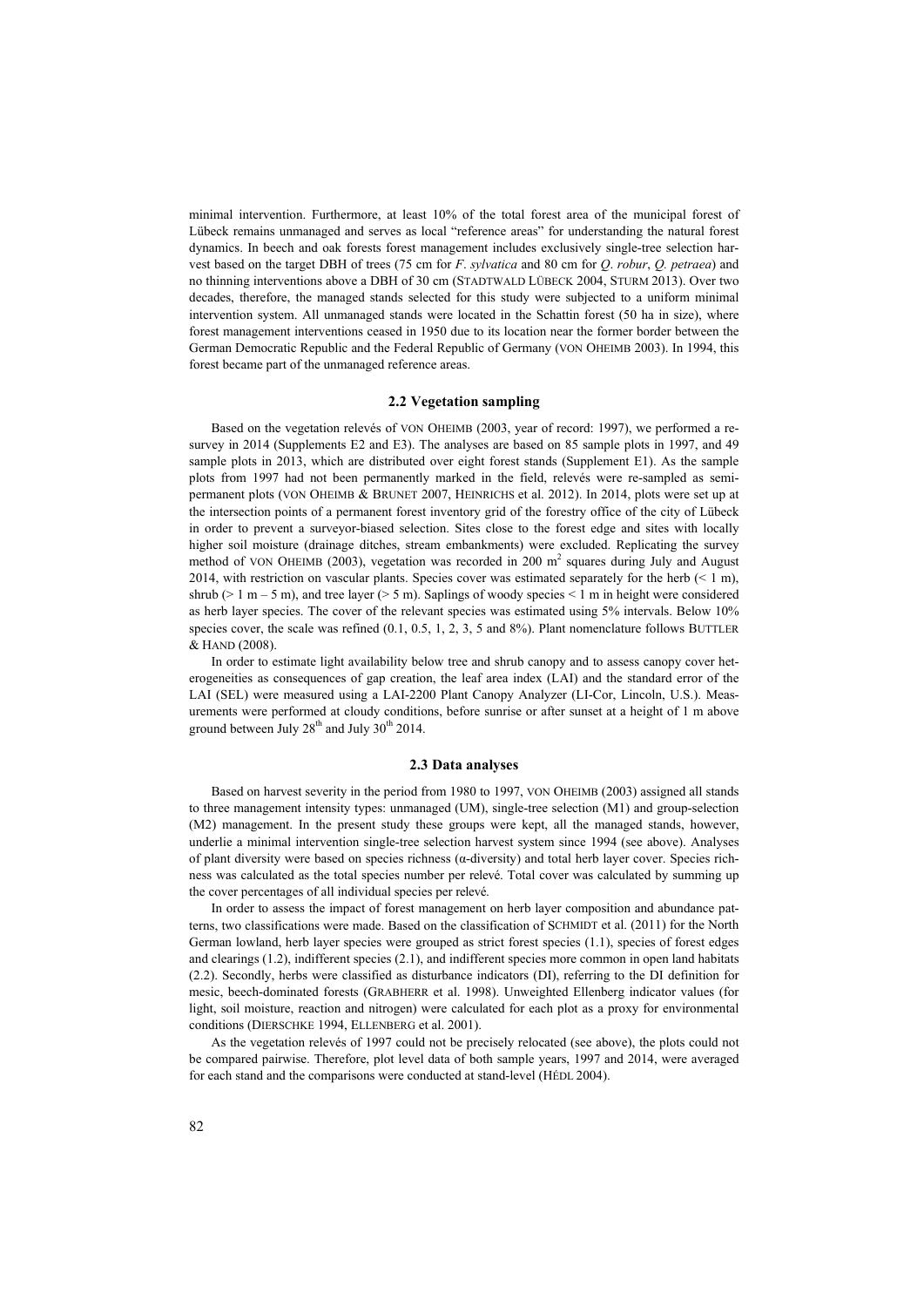Differences in species richness, cover, Ellenberg indicator values, LAI and SEL between the three management intensity types (UM, M1, M2) were tested by one way ANOVA, followed by a post-hoc test (Tukey HSD). Relationships between species richness and cover data for the total herb layer and species groups and management intensity, tree layer cover, LAI, SEL and Ellenberg indicator values were tested by Pearson's product moment correlation. Moreover, we performed an indicator species analysis ('indic.species') to explore differences in species assemblages among management intensity types. This analysis assesses the strength and the statistical significance of the relationship between species occurrence/abundance and groups of sites (here: the management intensity type) as well as tests the statistical significance of these associations (DE CACERES & JANSEN 2016). All analysis were performed for each sampling year separately.

For data analyses, we used the software R version 3.0.2 (R CORE TEAM 2013), particularly the R package 'indic.species' for identifying indicator species.

#### **3. Results**

#### **3.1 Tree and shrub layer**

Significant differences in the tree layer cover were observed between the unmanaged and managed stands in 2014 (Fig. 1). The unmanaged stands had a significantly higher cover than the managed stands, and showed also the highest homogeneity in the tree layer. In the shrub layer, low coverages were observed across all unmanaged stands, whereas cover values of the managed stands varied from 4% to 37% (Fig. 1). Shrub cover was significantly higher in the stands with former group selection harvest than in the unmanaged and formerly single-tree selection harvested stands.



**Fig. 1.** Mean cover (%) of the tree and shrub layer in 2014 in stands of the three management intensity types: UM, unmanaged; M, managed with different intensities until 1994: M1, single-tree selection harvest; M2, group selection harvest. Numbers after the underscore denote the specific stand (see Supplement E1). Different lower-case letters (tree layer) and upper-case letters (shrub layer) indicate significant differences among management types (one way ANOVA with post-hoc Tukey's test;  $p < 0.05$ ).

**Abb. 1.** Mittlere Deckungsgrade (%) der Baumschicht und der Strauchschicht in 2014 in Beständen der drei verschiedenen Bewirtschaftungsintensitätstypen: UM, unbewirtschaftet; M, bewirtschaftet mit unterschiedlicher Intensität bis 1994: M1, Einzelbaum-Entnahme; M2, Gruppen-Entnahme. Zahlen nach dem Unterstrich bezeichnen den einzelnen Bestand (s. Anhang E1). Verschiedene Kleinbuchstaben (Baumschicht) bzw. Großbuchstaben (Strauchschicht) bezeichnen signifikante Unterschiede zwischen den Bewirtschaftungsintensitätstypen (one-way ANOVA mit post-hoc Tukeys Test; *p* < 0,05).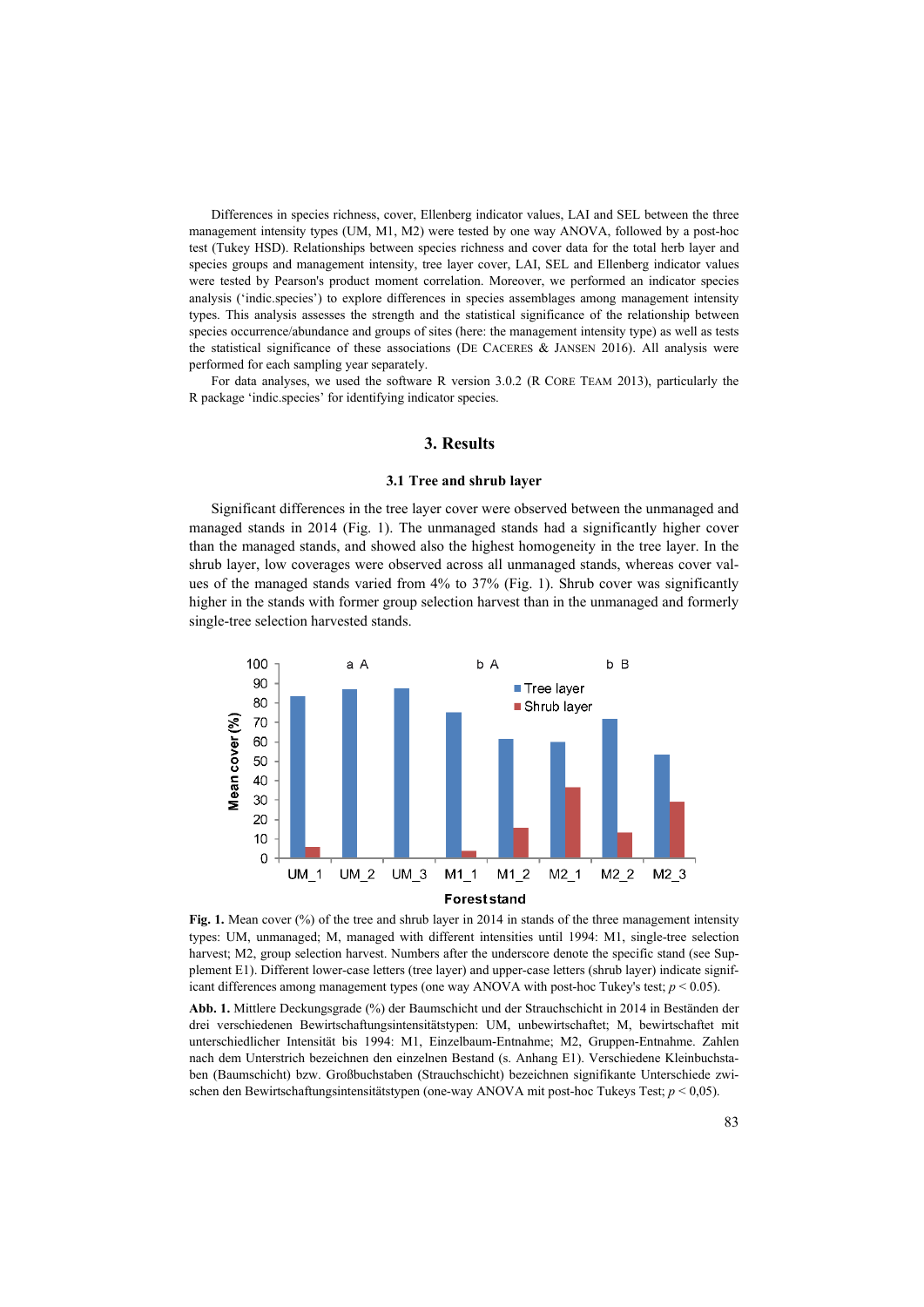#### **3.2 Herb layer species richness and cover**

Overall, a strong decline in species richness and total cover of the herb layer was found between 1997 and 2014, being larger in managed than in unmanaged stands (Table 1, Figs. 2 and 3). In 1997, significant differences in total species richness and total herb layer cover were found between all management types, whereas these differences were not significant in 2014. The same pattern was found for the number of strict forest species (group 1.1) and of species of forest edges and clearings (group 1.2). The cover values of these groups, however, did not differ between the unmanaged stands and the single-tree selection harvest stands in 1997, whereas they were significantly higher in the group selection stands. Species richness and cover of these two species groups did not differ in 2014.

The mean number of indifferent species (group 2.1) showed a slight tendency of increase with increasing management intensity in both sampling years. These differences were, however, not statistically significant (Table 1). Whereas in 1997 the cover of this group was significantly higher in the managed stands than in the unmanaged stands, these values did not differ significantly in 2014 (Table 1). Indifferent species which are more common in open habitats (group 2.2) were rare in 1997 and completely disappeared from all stands in 2014. The same applies to non-forest species in the managed stands.

The richness and cover of disturbance indicator species was significantly different between all management types in 1997, with the highest values in group selection stands (Table 1, Fig. 4). Since 1997, a strong decrease in species richness and cover of this group



**Fig. 2.** Mean number of species of the herb layer in 1997 (light green) and 2014 (dark green) in stands of the three management intensity types: UM, unmanaged; M, managed with different intensities until 1994: M1, single-tree selection harvest; M2, group selection harvest. Numbers after the underscore denote the specific stand (see Supplement E1). Different lower-case letters indicate significant differences among management types (one way ANOVA with post-hoc Tukey's test;  $p < 0.05$ ) in 1997; in 2014: not significant.

**Abb. 2.** Mittlere Artenzahl in der Krautschicht im Jahr 1997 (hellgrün) and 2014 (dunkelgrün) in Beständen der drei verschiedenen Bewirtschaftungsintensitätstypen: UM, unbewirtschaftet; M, bewirtschaftet mit unterschiedlicher Intensität bis 1994: M1, Einzelbaum-Entnahme; M2, Gruppen-Entnahme. Zahlen nach dem Unterstrich bezeichnen den einzelnen Bestand (s. Anhang E1). Verschiedene Kleinbuchstaben bezeichnen signifikante Unterschiede zwischen den Bewirtschaftungsintensitätstypen (oneway ANOVA mit post-hoc Tukeys Test; *p* < 0,05) in 1997; in 2014: nicht significant.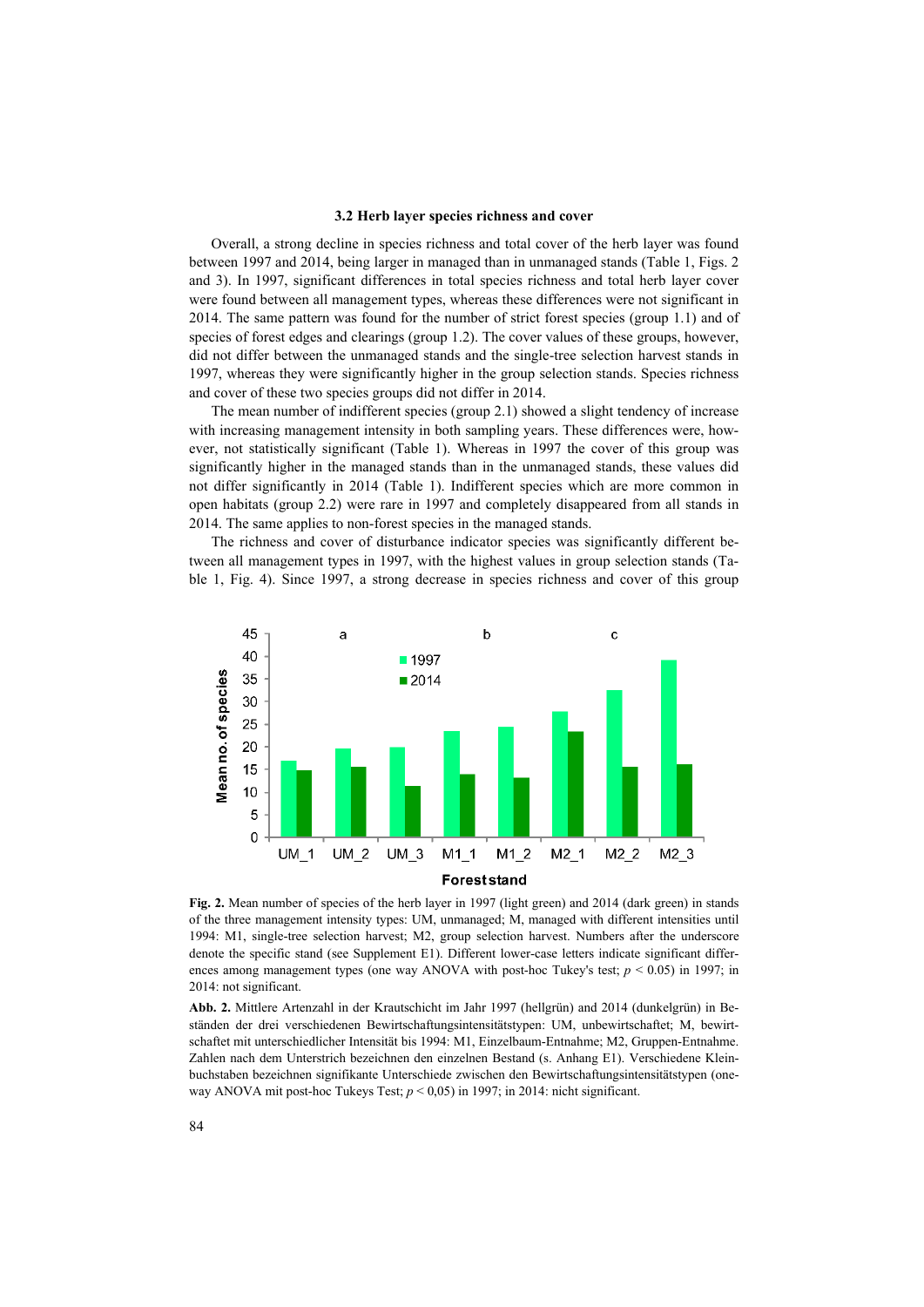

Fig. 3. Mean total cover (in %) of herb layer species in 1997 (light green) and 2014 (dark green) in stands of the three management intensity types. For details see Figure 2.

**Abb. 3.** Gesamtdeckung (in %) der Krautschichtarten im Jahr 1997 (hellgrün) und 2014 (dunkelgrün) in Beständen der drei verschiedenen Bewirtschaftungsintensitätstypen. Zur Erläuterung s. Abbildung 2.



**Fig. 4.** Mean cover (in %) of disturbance indicator species (DI) in the herb layer in 1997 (light green) and 2014 (dark green) in stands of the three management intensity types. For details see Figure 2.

**Abb. 4.** Mittlere Deckung der Störzeiger (in %) in der Krautschicht im Jahr 1997 (hellgrün) und 2014 (dunkelgrün) in Beständen der drei verschiedenen Bewirtschaftungsintensitätstypen. Zur Erläuterung s. Abbildung 2.

occurred in all management types. However, disturbance indicator species still depict a considerable proportion (nearly 25%) of all species in the formerly group selection stands. Overall, species richness and cover of disturbance indicators did not differ significantly between management types in 2014.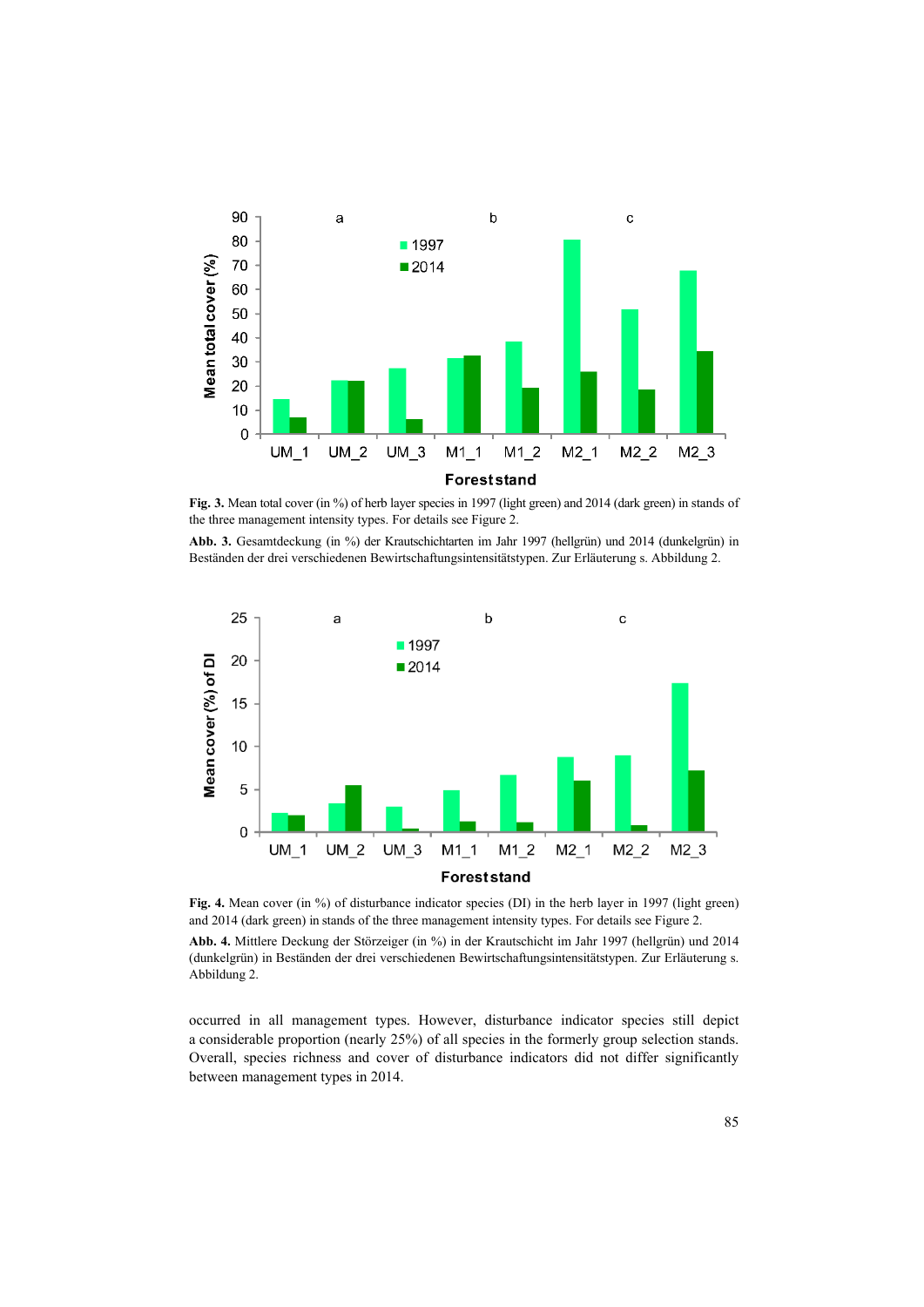**Table 1.** Mean species richness and total cover of the herb layer and of species groups across the management intensity types (UM, unmanaged; M, managed with different intensities until 1994: M1, single-tree selection; M2, group selection harvest) in the sampling years 1997 and 2014. Species groups according to SCHMIDT et al. (2011): 1.1 strict forest species; 1.2 species of forest edges and clearings; 2.1 indifferent species; 2.2 indifferent species more common in open habitats. DI, disturbance indicators (according to GRABHERR et al. 1998). Asterisks (\* *p* < 0.05; \*\* *p* < 0.01) denote significant effects of management type on response variables, with different lower case letters indicating significant differences among management types.

**Tabelle 1.** Mittlere Artenzahl und Gesamtdeckung der Krautschicht und der Artengruppen in den verschiedenen Bewirtschaftungsintensitätstypen (UM, unbewirtschaftet; M, bewirtschaftet mit unterschiedlicher Intensität bis 1994: M1, Einzelbaum-Entnahme; M2, Gruppen-Entnahme) in den Untersuchungsjahren 1997 und 2014. Artengruppen nach SCHMIDT et al. (2011): 1.1 streng waldgebundene Arten; 1.2 Arten der Waldränder und -Lichtungen; 2.1 indifferente Arten; 2.2 indifferente Arten mit Schwerpunkt im Offenland. DI, Störzeiger nach GRABHERR et al. (1998). Verschiedene Kleinbuchstaben bezeichnen signifikante Unterschiede zwischen den Bewirtschaftungsintensitätstypen in den einzelnen Untersuchungsjahren. *P*, Signifikanz gemäß one-way ANOVA mit post-hoc Tukeys Test; ns, nicht signifikant; \* *p* < 0,05; \*\* *p* < 0,01.

|                  | 1997       |                   |                  | 2014             |           |      |                |                  |
|------------------|------------|-------------------|------------------|------------------|-----------|------|----------------|------------------|
|                  | UM         | M1                | M <sub>2</sub>   | $\boldsymbol{p}$ | <b>UM</b> | M1   | M <sub>2</sub> | $\boldsymbol{p}$ |
| Species richness |            |                   |                  |                  |           |      |                |                  |
| All species      | 18.7a      | 24.0 <sub>b</sub> | 33.2c            | $\ast$           | 14.0      | 13.6 | 18.4           | ns               |
| 1.1              | 13.5a      | 15.5b             | 20.2c            | $***$            | 10.8      | 9.9  | 12.7           | ns               |
| 1.2              | 0.1a       | 0.4 <sub>b</sub>  | 1.3c             | $***$            | 0.0       | 0.0  | 0.1            | ns               |
| 2.1              | 5.1        | 7.8               | 11.2             | ns               | 3.2       | 3.7  | 5.6            | ns               |
| 2.2              | 0.1        | 0.2               | 0.6              | ns               | 0.0       | 0.0  | 0.0            | ns               |
| Non-forest       | 0.0        | 0.1               | 0.1              | ns               | 0.0       | 0.0  | 0.0            | ns               |
| DI               | 3.9a       | 6.2 <sub>b</sub>  | 11.1c            | *                | 2.0       | 2.0  | 4.4            | ns               |
| Cover $(\% )$    |            |                   |                  |                  |           |      |                |                  |
| All species      | 21.5a      | 35.1 <sub>b</sub> | 66.7c            | $***$            | 11.8      | 26.0 | 26.5           | ns               |
| 1.1              | 19.1a      | 19.5a             | 44.4b            | *                | 8.2       | 23.2 | 19.5           | ns               |
| 1.2              | 0.1a       | 0.2a              | 3.5 <sub>b</sub> | *                | 0.0       | 0.0  | ${}_{0.1}$     | ns               |
| 2.1              | 2.3a       | 15.4b             | 18.4b            | $***$            | 3.6       | 2.8  | 7.0            | ns               |
| 2.2              | ${}_{0.1}$ | 0.1               | 0.4              | ns               | 0.0       | 0.0  | 0.0            | ns               |
| Non-forest       | 0.0        | ${}_{0.1}$        | ${}_{0.1}$       | ns               | 0.0       | 0.0  | 0.0            | ns               |
| DI               | 2.9a       | 5.8b              | 11.7c            | *                | 2.6       | 1.2  | 4.7            | ns               |

#### **3.3 Indicator species analysis**

The indicator species analysis for 2014 (Table 2) revealed clear differences in the numbers of species that indicate for a particular management intensity type. *Stellaria holostea*  (frequency of 84%) and *Poa nemoralis* (frequency of 21%) proved to be significant and marginally significant, respectively, indicators for unmanaged stands. Furthermore, two species are indicative of the former single-tree selection stands (*Dryopteris dilatata*, *Euonymus europaeus*), both of which with low frequencies of occurrence (33% and 39%, respectively). By contrast, ten species were indicative for (and mostly restricted to) the former group selection managed stands. These species showed a wide range of occurrence frequencies. Seven out of these ten species are strict forest species (group 1.1), while the remaining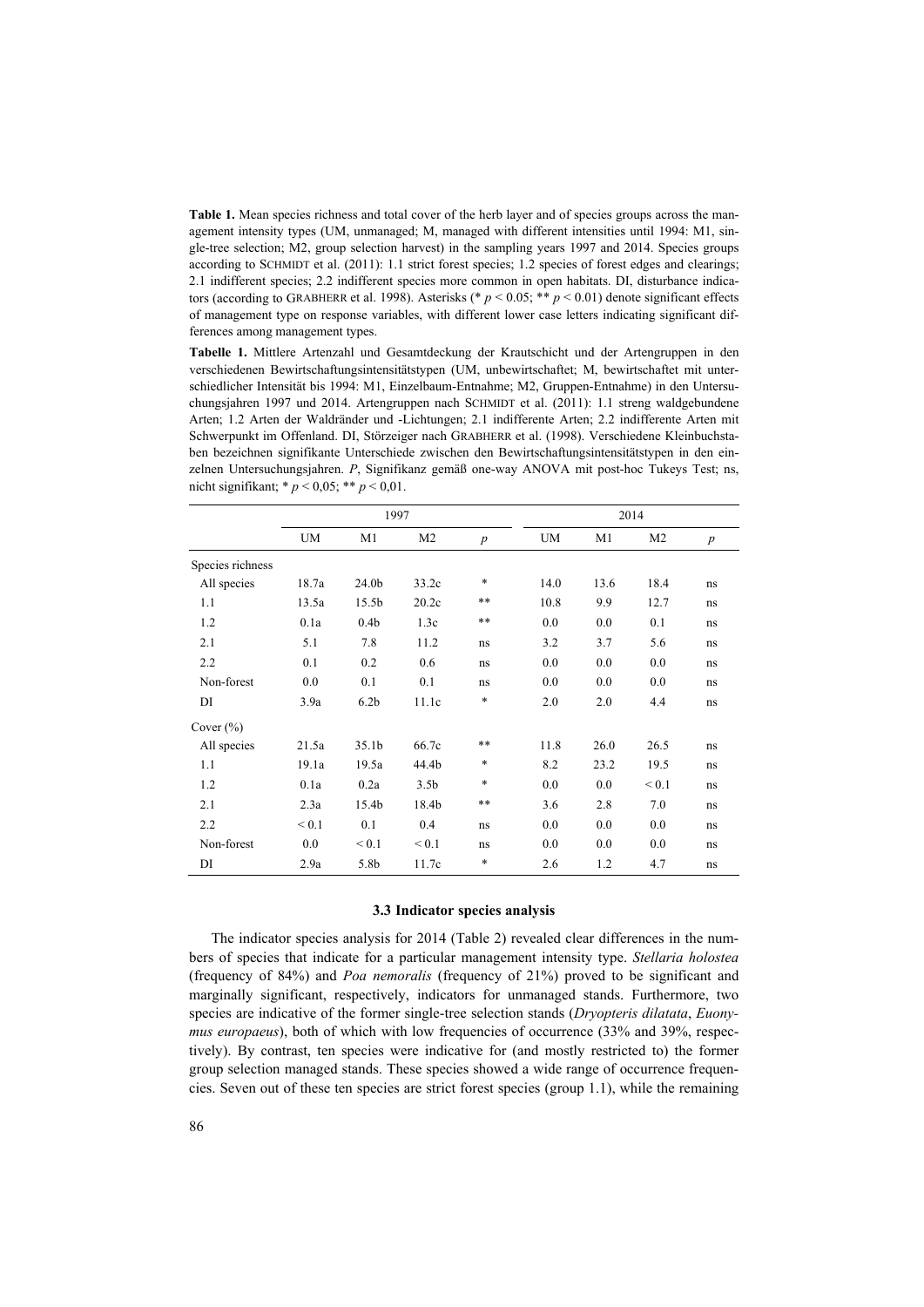**Table 2.** Results of the indicator species analyses for 2014 (ISA), showing species that significantly indicate for one or two management intensity types (UM, unmanaged; M, managed with different intensities until 1994: M1, single-tree selection; M2, group selection harvest). IV: Indicator value %  $(p < 0.05)$ ; P1: "Presence only in type" evaluates the hypotheses that a species occurs solely in the management intensity type or a combination of two types; FO: "frequency of occurrence" depicts the rate at which a species occurs in the respective management intensity type. Habitat: species' classification according to habitat preference following SCHMIDT et al. (2011) (see Table 1 for explanations); DI: disturbance indicators following GRABHERR et al. (1998). Significance codes: '  $p < 0.06$ ; \*  $p < 0.05$ ; \*\* *p* < 0.01; \*\*\* *p* < 0.001.

**Table 2.** Ergebnisse der Indikatorarten-Analyse für 2014 (ISA); Arten mit signifikanter Indikator-Funktion für eine oder zwei Bewirtschaftungsintensitätstypen (UM, unbewirtschaftet; M, bewirtschaftet mit unterschiedlicher Intensität bis 1994: M1, Einzelbaum-Entnahme; M2, Gruppen-Entnahme). IV, Indikator-Wert in % (*p* < 0.05); P1: Präsenz in nur einem Bewirtschaftungsintensitätstyp oder in einer Kombination aus zwei Typen; FO: Vorkommens-Frequenz in dem jeweiligen Bewirtschaftungsintensitätstyp. Habitat: Klassifikation nach SCHMIDT et al. (2011) (s. Tab. 1); DI: Störzeiger nach GRABHERR et al. (1998). Significanzcodes: ' *p* < 0,06; \* *p* < 0,05; \*\* *p* < 0,01; \*\*\* *p* < 0,001.

|                          | IV      | P <sub>1</sub> | FO.  | Habitat | DI |
|--------------------------|---------|----------------|------|---------|----|
| <b>UM</b>                |         |                |      |         |    |
| Stellaria holostea       | $81*$   | 0.78           | 0.84 | 1.1     |    |
| Poa nemoralis            | 46'     | 1.0            | 0.21 | 1.1     |    |
| M1                       |         |                |      |         |    |
| Dryopteris dilatata      | $56***$ | 0.96           | 0.33 | 1.1     |    |
| Euonymus europaeus juv.  | 56'     | 0.8            | 0.39 | 2.1     |    |
| M <sub>2</sub>           |         |                |      |         |    |
| Carpinus betulus juv.    | 78*     | 0.78           | 0.78 | 1.1     |    |
| Rubus idaeus             | $76***$ | 0.87           | 0.67 | 1.2     | X  |
| Circaea lutetiana        | $75*$   | 0.67           | 0.83 | 1.1     |    |
| Carex remota             | $71***$ | 0.82           | 0.61 | 1.1     | X  |
| Urtica dioica            | $67**$  | 1.00           | 0.44 | 2.1     | X  |
| Stellaria nemorum        | $53*$   | 0.85           | 0.33 | 1.1     |    |
| Festuca altissima        | $52*$   | 0.98           | 0.28 | 1.1     |    |
| Ulmus glabra juv.        | $47*$   | 1.00           | 0.22 | 1.1     |    |
| Juncus effusus           | 41'     | 1.00           | 0.17 | 2.1     | X  |
| Impatiens noli-tangere   | 41'     | 1.00           | 0.17 | 1.1     |    |
| $UM + M2$                |         |                |      |         |    |
| Galium odoratum          | 88**    | 0.89           | 0.86 | 1.1     |    |
| Carex sylvatica          | 79*     | 0.92           | 0.68 | 1.1     |    |
| $M1 + M2$                |         |                |      |         |    |
| Acer pseudoplatanus juv. | 93***   | 1.00           | 0.87 | 1.1     |    |
| Melica uniflora          | 91***   | 0.92           | 0.90 | 1.1     |    |
| Dryopteris filix-mas     | 82**    | 0.97           | 0.70 | 1.1     |    |
| Athyrium felix-femina    | $73*$   | 0.93           | 0.57 | 1.1     |    |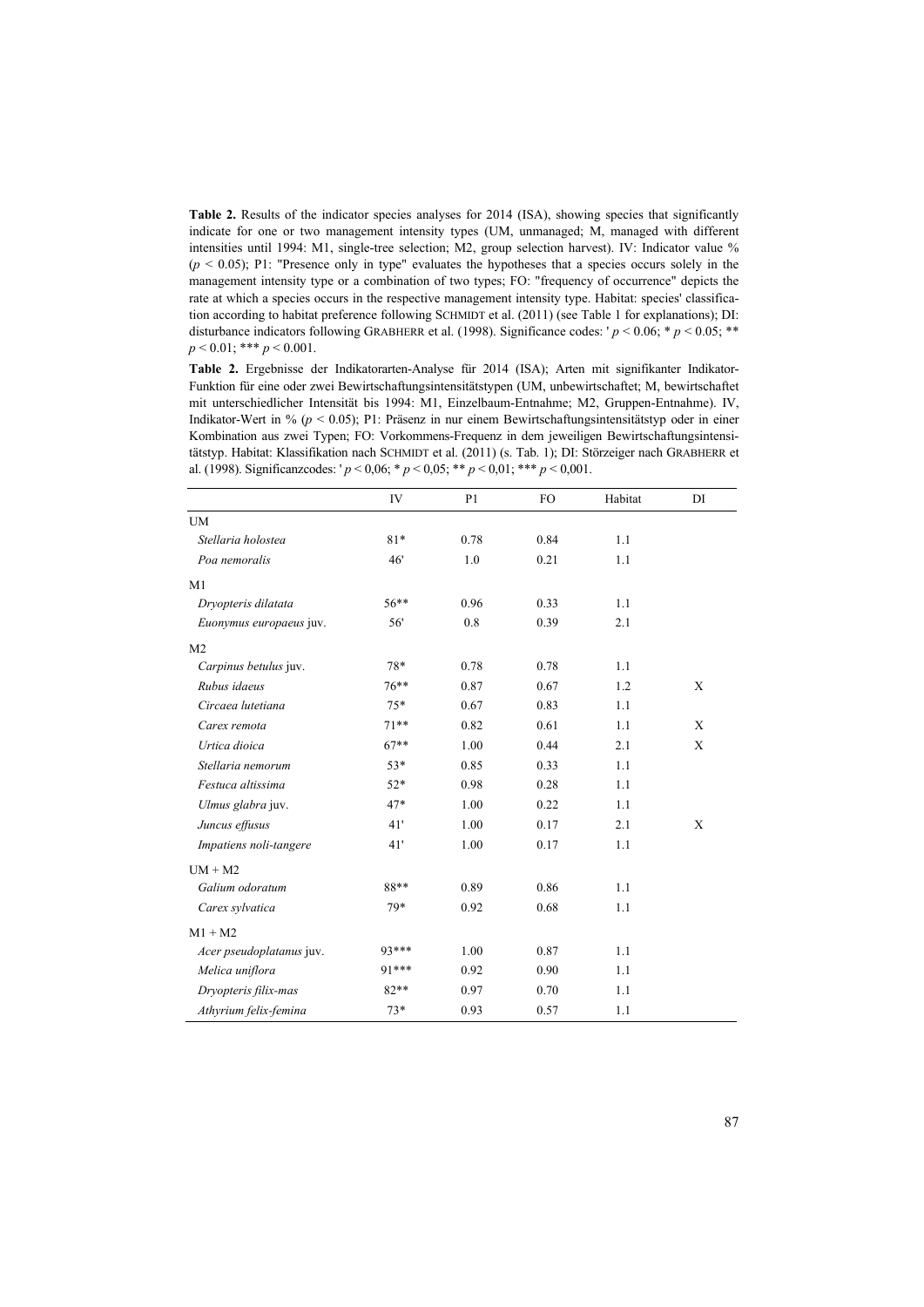three species are typical of forest clearings and edges (*Rubus idaeus*, group 1.2) or indifferent generalists (*Urtica dioica*, *Juncus effusus,* group 2.1). Furthermore, four species are classified as disturbance indicators (*Rubus idaeus*, *Urtica dioica*, *Carex remota* and *Juncus effuses*, with the latter two being indicators for soil compaction and water logging). Four species proved to be indicators for both types of managed stands (Table 2) and are strict forest species (group 1.1).

Comparing the results of the indicator species analysis for all species between 1997 and 2014, the number of species indicative for managed stands decreased considerably: from five to two indicator species for former single-tree selection stands (*Aegopodium podagraria*, *Corylus avellana*, *Filipendula ulmaria*, *Rubus caesius*, *Sanicula europaea*), and from 21 to ten indicator species for former group selection managed stands. Losses were particularly obvious for species with (very) low frequencies in 1997. Most of these species are classified as disturbance indicators. Simultaneously, a substantial decrease in the frequencies of species such as *Geranium robertianum* (-25%), *Impatiens parviflora* (-18%)*, Epilobium montanum* (-11%), *Juncus effusus* (-33%) and *Urtica dioica* (-19%) occurred in both managed stand types. *J*. *effusus* and *U*. *dioica* disappeared completely from former single-tree selection stands. Constant frequencies of disturbance indicators over time were found only for *Carex remota* and *Equisetum sylvaticum*, both of which are indicative for soil compaction and water logging. Furthermore, constant frequencies of occurrence were observed for strict forest species such as *Milium effusum* or *Circaea lutetiana* and tree species regeneration.

#### **3.4 Light availability and Ellenberg indicator values**

Mean LAI values showed a decreasing trend with increasing management intensity, which was, however, not statistically significant (Table 3). This was due to a high variance in LAI records obtained from the former group selection stands (stand mean values of 3.4, 4.1 and 5.4) compared to similar values found in the former single-tree selection stands (4.9 and 5.3) and in the unmanaged stands (5.3, 5.5 and 5.6). Accordingly, the highest SEL values were recorded in former group selection stands, reflecting a high heterogeneity in light availability at the plot level. In addition, we found a significant increase of the moisture values (F) with increasing management intensity, whereas indicator values for soil reaction (R) and nutrient availability (N) remained unchanged.

#### **3.5 Correlation analysis**

Management intensity was significantly positively correlated with total species richness and cover of the herb layer (Table 4). Likewise, positive correlations were found between management intensity and richness of indifferent species and disturbance indicators as well as for the cover of strict forest species and indifferent species. The cover of the tree layer was not significantly correlated to the species data. Highly significant negative correlations were observed for LAI and all the species data. By contrast, Ellenberg light values were only significantly positively correlated with the total number of species as well as with the species richness and cover of indifferent species and disturbance indicators. Furthermore, a positive association was found for moisture values and species richness and cover (with the exception of the species richness of strict forest species).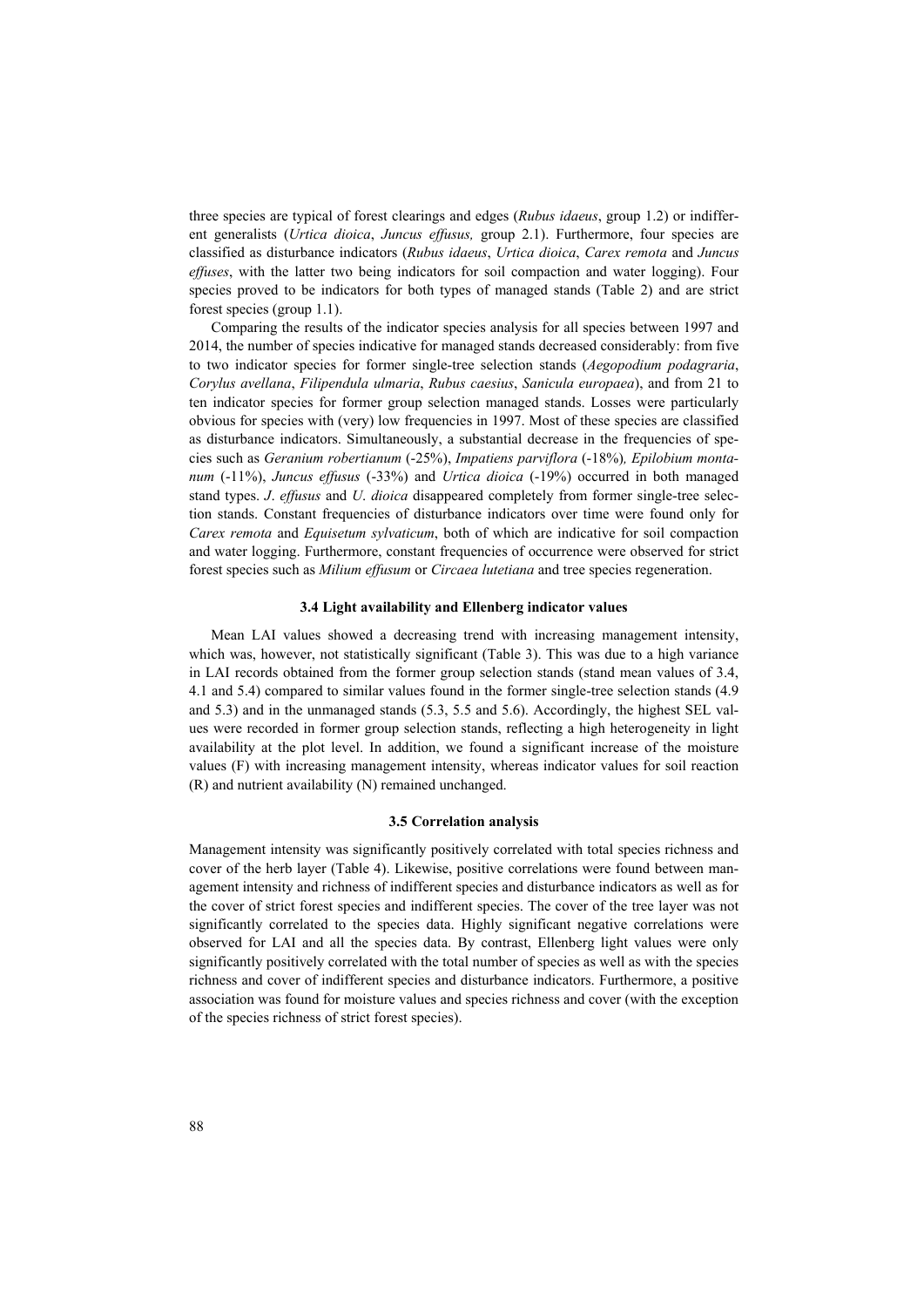**Table 3.** Means of unweighted Ellenberg indicator values, LAI and SEL (%) values for the management intensity types (UM, unmanaged; M, managed with different intensities until 1994: M1, singletree selection; M2, group selection harvest) in 2014. Unweighted Ellenberg indicator values: L, light value; F, moisture value; R, soil reaction; N, nutrient supply. LAI, leaf area index; SEL, standard error of LAI. Asterisks (\*  $p < 0.05$ ; \*\*  $p < 0.01$ ) denote significant effects of management type on response variables, with different lower case letters indicating significant differences among management types.

**Table 3.** Mittlere ungewichtete Zeigerwerte nach Ellenberg (L, Lichtgenuss; F, Feuchtigkeit; R, Bodenreaktion; N, Stickstoffversorgung), Blattflächenindex (LAI) und Standardfehler des Blattflächenindex (SEL) in den drei verschiedenen Bewirtschaftungsintensitätstypen (UM, unbewirtschaftet; M, bewirtschaftet mit unterschiedlicher Intensität bis 1994: M1, Einzelbaum-Entnahme; M2, Gruppen-Entnahme) in 2014. Verschiedene Kleinbuchstaben bezeichnen signifikante Unterschiede zwischen den Bewirtschaftungsintensitätstypen in den einzelnen Untersuchungsjahren. *P*, Signifikanz gemäß one-way ANOVA mit post-hoc Tukeys Test; ns, nicht signifikant; \* *p* < 0,05; \*\* *p*< 0,01.

|            | <b>UM</b> | M1                | M <sub>2</sub> | $\boldsymbol{p}$ |
|------------|-----------|-------------------|----------------|------------------|
| LAI        | 5.5       | 5.1               | 4.4            | ns               |
| <b>SEL</b> | 0.11a     | 0.19 <sub>b</sub> | 0.28c          | $\ast$           |
| L          | 3.8       | 3.9               | 4.0            | ns               |
| F          | 5.3a      | 5.5 <sub>b</sub>  | 5.7c           | $\ast$           |
| R          | 6.1       | 5.8               | 5.9            | ns               |
| N          | 5.6       | 5.7               | 5.8            | ns               |

# **4. Discussion**

The findings of this study revealed in both types of former forest management intensity a tendency of the herb layer to approximate the community composition of the unmanaged reference stands, supporting the conclusion of VON OHEIMB & HÄRDTLE (2009), that lowintensity single-tree selection management has little influence on herb layer biodiversity and community composition. A strong recovery of herb layer communities towards the forest vegetation associated with unmanaged stands was observed in the former single-tree selection stands. Even though the mean values of herb layer richness and coverage of formerly more intensively managed stands (i.e., former group selection harvest) did not differ significantly compared to the unmanaged stands, indicator species analysis revealed that certain compositional differences still remain. The unmanaged, near-natural reference stands exhibited a relatively stable herb layer typical of beech-dominated forests in the climax phase.

Several studies identified clearly positive correlations between vascular plant species diversity and anthropogenic disturbance intensity linked with forest management (MEYER & SCHMIDT 2008, PAILLET et al. 2010, SCHMIDT & HEINRICHS 2012, SCHMIDT 2013). This has been explained by enhanced resource availability and habitat diversification in deciduous forests which are naturally relatively poorly structured (STANDOVÁR 1998, SCHMIDT & HEINRICHS 2012, SCHMIDT 2013, HEINRICHS & SCHMIDT 2016). In our study, the tree layer coverage and beneath-canopy light conditions became more similar to the conditions in the unmanaged stands over time (non-significant differences in LAI values in 2014). Due to the high crown plasticity of *Fagus sylvatica* (SCHRÖTER et al. 2012) as well as natural tree regeneration, small canopy gaps created by single-tree die-back or single-tree selection cutting in beech-dominated forests can be occupied in a relatively short time (BRUNET et al. 2010). However, a high variation in the LAI values together with significantly higher SEL values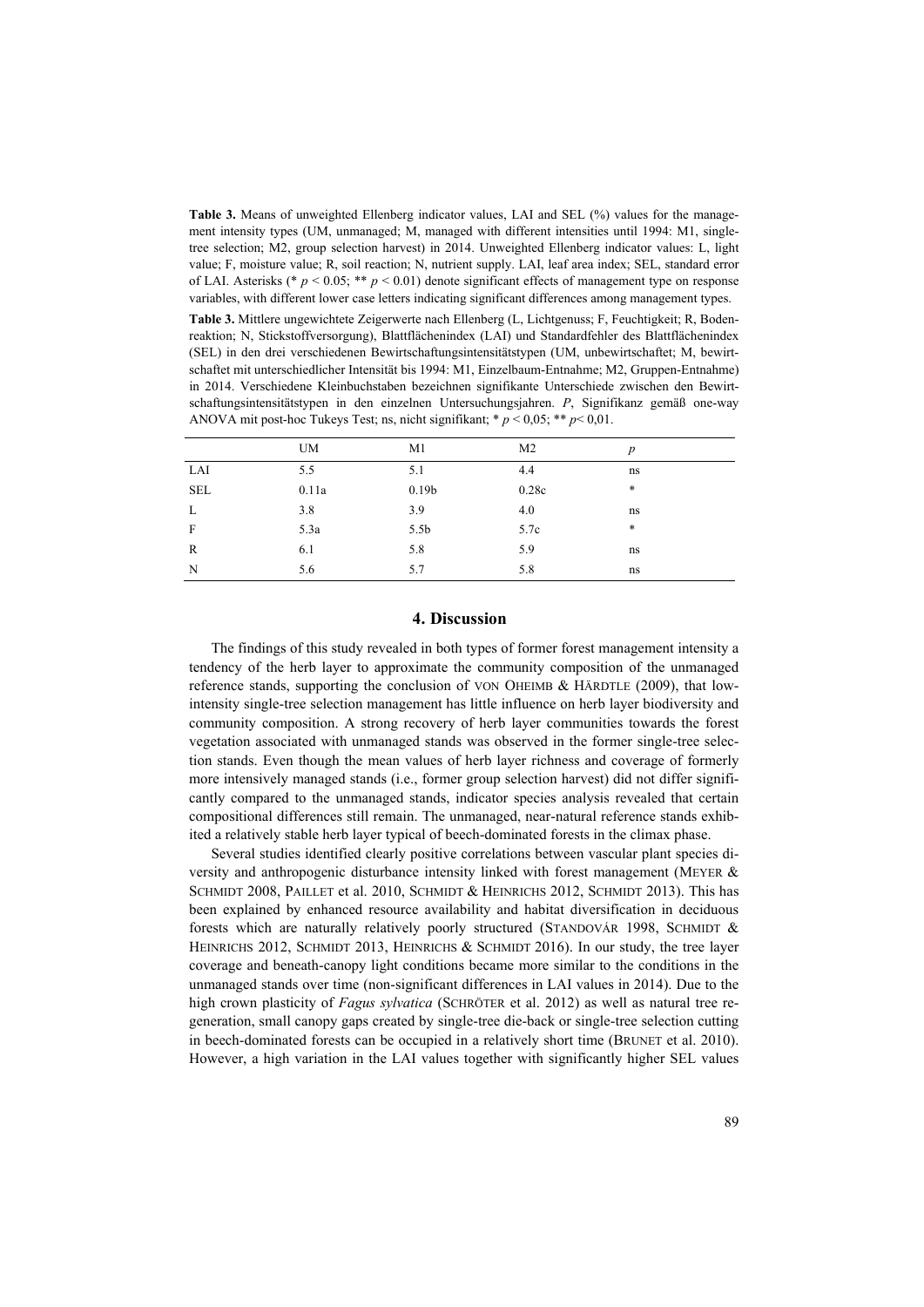**Table 4.** Pearson's product-moment correlation for species richness and cover data of the herb layer, management intensity and environmental parameters in 2014. MT, management intensity type, ordered as UM < M1 < M2 (UM, unmanaged; M, managed with different intensities until 1994: M1, single-tree selection harvest; M2, group selection harvest); LAI, leaf area index; SEL, standard error of LAI. Unweighted Ellenberg indicator values: L, light value; F, moisture value; R, soil reaction; N, nutrient supply. Species groups according to SCHMIDT et al. (2011): 1.1 strict forest species; 2.1 indifferent species. DI, disturbance indicators (according to GRABHERR et al. 1998). ns, non significant;  $* p < 0.05$ ; \*\*  $p < 0.01$ ; \*\*\*  $p < 0.001$ .

**Table 4.** Pearson's product-moment Korrelation für Artenzahlen und Deckungsgrad-Daten, Bewirtschaftungsintensität und Standortdaten in 2014. MT, Bewirtschaftungsintensitätstypen, geordnet nach: UM < M1 < M2 (UM, unbewirtschaftet; M, bewirtschaftet mit unterschiedlicher Intensität bis 1994: M1, Einzelbaum-Entnahme; M2, Gruppen-Entnahme); LAI, Blattflächenindex; SEL, Standardfehler des LAI. Ungewichtete Ellenberg-Zeigerwerte: L, Lichtgenuss; F, Feuchtigkeit; R, Bodenreaktion; N, Stickstoffversorgung. Artengruppen nach SCHMIDT et al. (2011): 1.1 streng waldgebundene Arten; 2.1 indifferente Arten. DI, Störzeiger (nach GRABHERR et al. 1998). ns, nicht signifikant; \* *p* < 0,05; \*\*  $p < 0.01$ ; \*\*\*  $p < 0.001$ .

| Herb layer       | MT        | Cover<br>tree layer | LAI        | <b>SEL</b> | L       | F         | $\mathbb{R}$ | N  |
|------------------|-----------|---------------------|------------|------------|---------|-----------|--------------|----|
| Species richness |           |                     |            |            |         |           |              |    |
| All species      | $0.36*$   | ns                  | $-0.47***$ | $0.31*$    | $0.32*$ | $0.41**$  | ns           | ns |
| 1.1              | ns        | ns                  | $-0.32*$   | ns         | ns      | ns        | ns           | ns |
| 2.1              | $0.42**$  | ns                  | $-0.55***$ | $0.34*$    | $0.34*$ | $0.49***$ | ns           | ns |
| DI               | $0.44**$  | ns                  | $-0.59***$ | $0.31*$    | $0.32*$ | $0.52***$ | ns           | ns |
| Cover            |           |                     |            |            |         |           |              |    |
| All species      | $0.46***$ | ns                  | $-0.44**$  | $0.32*$    | ns      | $0.57***$ | ns           | ns |
| 1.1              | $0.43**$  | ns                  | $-0.36*$   | $0.31*$    | ns      | $0.49***$ | ns           | ns |
| 2.1              | $0.29*$   | ns                  | $-0.40**$  | ns         | $0.32*$ | $0.47**$  | ns           | ns |
| DI               | ns        | ns                  | $-0.40**$  | ns         | $0.35*$ | $0.43**$  | ns           | ns |

point at the existence of more heterogeneous site conditions and niche diversification in the former group selection stands. Diversification in habitat conditions may result from interplays of harvest-related canopy opening, topsoil layer injury, litter removal and soil compaction (PAILLET et al. 2010, WELTECKE & GAERTIG 2011, SCHMIDT & HEINRICHS 2012, EBELING et al. 2016). These anthropogenic changes in the forest environment may explain improved resource availability with regard to higher light, water and nutrient values in managed stands.

Similar to occasional, large-scale natural disturbances, former group selection harvesting could also accelerate biotic mineralization by decaying downed wood debris and higher temperatures due to higher radiation amounts reaching the forest floor of the thinned stands (COLLINS & PICKETT 1988, SCHMIDT & HEINRICHS 2012). Furthermore, reduced root suction due to tree extraction could explain for higher soil moisture in managed stands (SCHIEBER & JANÍK 2012, SCHMIDT & HEINRICHS 2012) and for elevated mineralization rates. The enhanced resource availability may have reduced inter-specific competitive pressure in the herb layer (HÄRDTLE et al. 2003). Simultaneously, it facilitates the establishment of heliophilous, nitrophilous and hydrophilous species leading to a pronounced change in the forest species pool (RÖDER et al. 1996, FISCHER et al. 2009, SCHMIDT & HEINRICHS 2012). Furthermore, litter removal and top soil disturbances were reported to enable the germination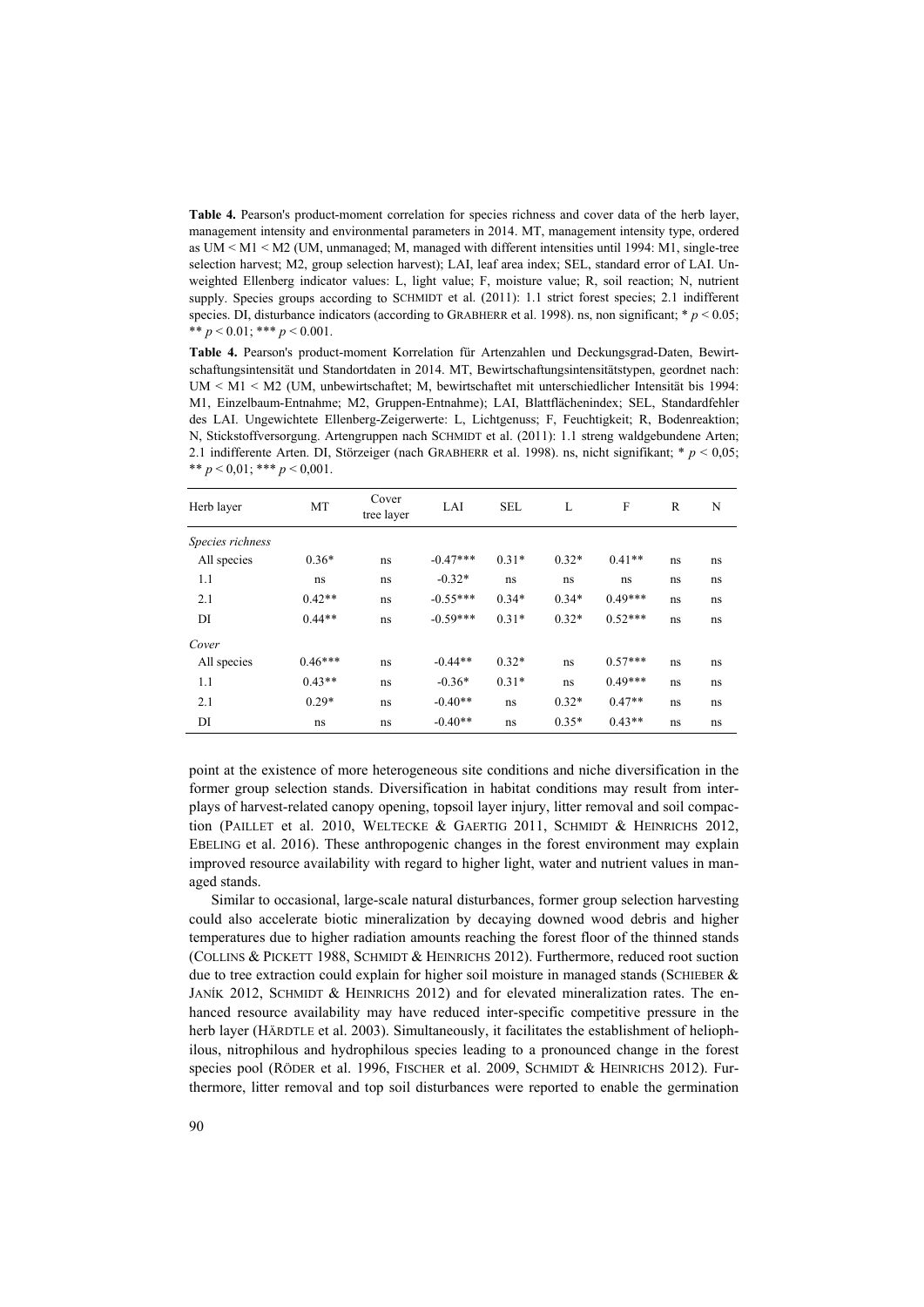and establishment of ruderal annuals like *Impatiens parviflora*, late-flowering grasses like *Carex remota, Juncus effusus* and heliophilous forbs like *Urtica dioica,* either by activating their diaspores from the forest seed bank (FISCHER et al. 2009, SCHMIDT & HEINRICHS 2012) or by inducing the germination of otherwise introduced diaspores on the bare mineral soil (HÄRDTLE et al. 2003). As VON OHEIMB & HÄRDTLE (2009) found in the assessment of 1997, management-related impacts on the herb layer were most evident in substantially disturbed clearings. In 2014, such gaps might still harbour relatively high species numbers. However, canopy gap closure by tree regeneration after disturbances has been widely reported in the literature (HUSS & BUTLER-MANNING 2006, KATHKE & BRUELHEIDE 2010, SCHMIDT & HEINRICHS 2012, SCHMIDT 2013). In the managed stands, dense tree regeneration (see shrub layer cover values) created light-deprived conditions in the understorey, resembling those in unmanaged stands and excluding many light-demanding species. As a result, the species richness considerably declined in the former group selection stands. Ruderal generalists and disturbance indicators persisted mainly in the remaining clearings, particularly on logging trails. This may explain the low, but still observable presence of species of forest edges and clearings in group selection stands.

In contrast, unmanaged stands exhibited small changes in community composition of the herbaceous layer. In line with findings on increasing canopy closure and homogenisation of canopy species after management cessation (MEYER & SCHMIDT 2008, FISCHER et al. 2009, SCHMIDT 2013, MÖLDER et al. 2014), no major changes in the herb layer composition were found since 1997. Similar observations were reported by SCHIEBER & JANÍK (2012). The relatively stable state of the upper tree layer and the species-poor herb layer may be explained by persisting phase-synchronization to the climax phase (STANDOVÁR 1998). In terms of this synchronization to even-aged cohorts, previous management still exerts an impact on herb layer vegetation. The poor horizontal and vertical structural diversity of the unmanaged stands results in a decrease in light and nutrient availability, and a consequently narrow habitat range. High litter thickness is considered to hinder the establishment of tree regeneration and of many herbaceous species, thus, reducing their diversity (MEYER & SCHMIDT 2008, MÖLDER et al. 2008). Only few species that have adapted to such extreme conditions in their phenology (such as geophytes) and morphology (i.e., species with creeping clonal growth) can colonize the forest floor (SEEBACHER et al. 2012). If disturbance indicators such as *Deschampsia cespitosa* or *Poa trivialis* occurred punctually, they exhibited very poor vitality, which is consistent with observations of SCHIEBER & JANÍK (2012). Overall, the herb layer patterns of unmanaged stands did not substantially change since 1997.

# **5. Conclusions**

Our study provides evidence that the forest herb layer sensitively reflects the impacts of forest management measures differing in intensity and time scale, provided that floristic assessments consider the habitat and ecological requirements of the species analyzed (instead of pure richness or diversity measurements). Despite the well-known low dispersal power of many forest herb species, species assemblages can shift within decadal scales in response to the management measures applied. The herb layer species composition associated with low-intensity measures resembles those of long-term unmanaged stands, with a lower number of total species per area unit but a (relatively) high number of typical forest species. In contrast, high-intensity measures exhibit a higher total number of herb layer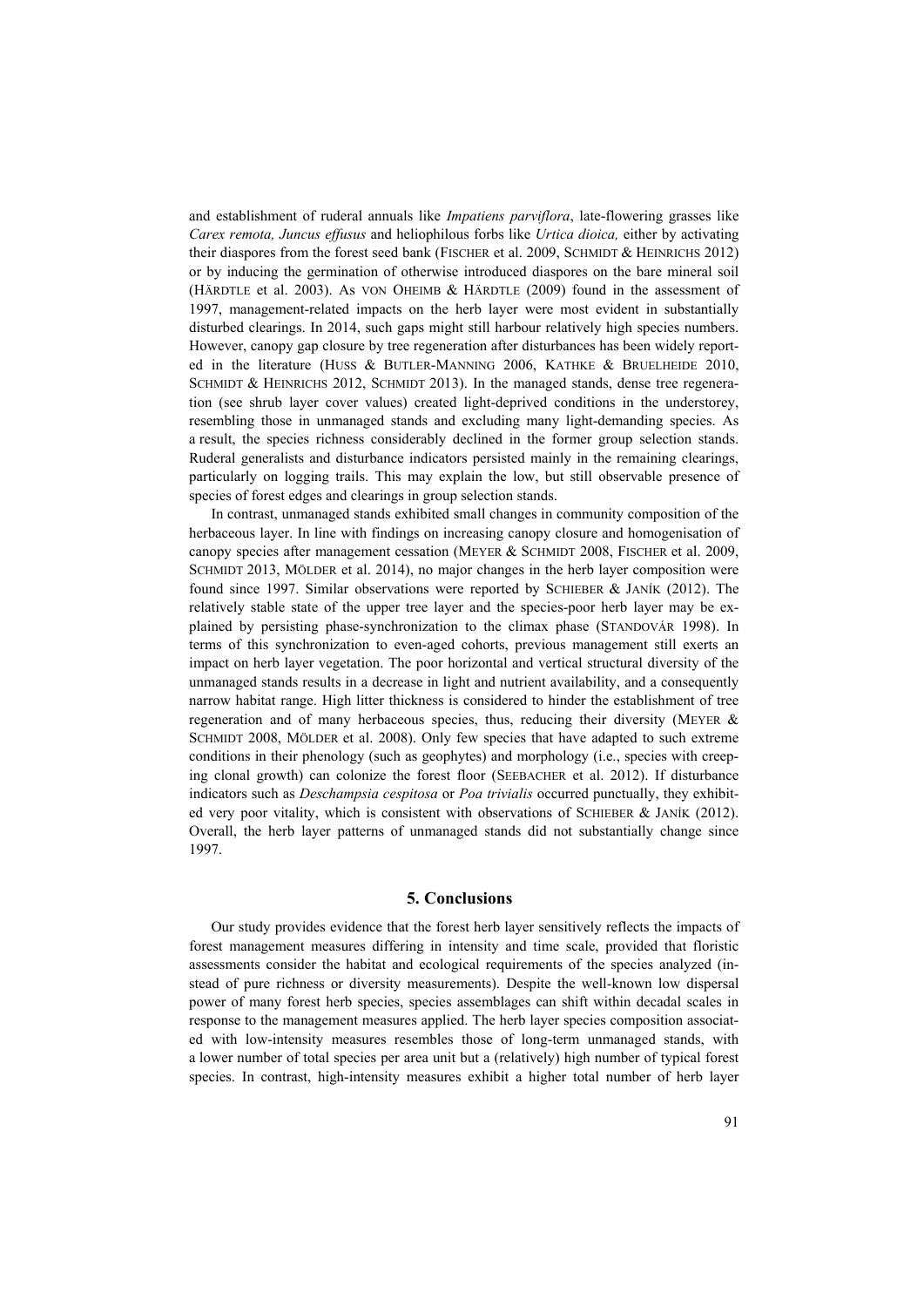species, but in many cases associated with increasing proportions of disturbance indicators or open-landscape species. In managed beech forest ecosystems, management systems minimizing interventions (such as single-tree selection) may, thus, contribute to the long-term protection of a typical herb layer species composition in terms of both species richness and abundance. However, the natural disturbance regime in this forest type may also include occasional larger-scale disturbances such as wind storms or snow break events, and by this the creation of large canopy gaps (HOBI et al. 2015). This initiates important successional pathways, including the appearance of early- and mid-successional plant species, and has to be included in nature-oriented management approaches. This requires both, the establishment of local unmanaged "reference areas" where natural forest dynamics are allowed to take place, and strategies how to deal with such disturbances once they occur in the managed forests (e.g., leaving some disturbed forest patched unmanaged; FISCHER 2011).

# **Erweiterte deutsche Zusammenfassung**

**Einleitung** – Wälder sind bedeutende Refugien für viele hochspezialisierte Arten. In Mitteleuropa kann jedoch nur ein Bruchteil der rezenten Wälder noch als naturnah oder ,ursprünglich' gelten. Da die bestehenden Waldschutzgebiete unzureichend für einen großflächigen Artenschutz sind (MEYER & SCHMIDT 2008), ist eine Vereinbarkeit von nachhaltiger Forstwirtschaft und Naturschutz in bestehenden Waldgebieten anzustreben. Eine naturnahe Forstwirtschaft sollte dabei den Schutz natürlicher Prozesse und die Nachahmung natürlicher Strukturdynamik beinhalten. In mitteleuropäischen Buchenwäldern wird die Artenvielfalt der Bodenvegetation durch Bewirtschaftung eher noch erhöht (PAILLETT et al. 2010), während lange Zeit unbewirtschaftete Buchenwälder und Buchen-Urwälder – hinsichtlich der Gefäßpflanzen – als vergleichsweise artenarm gelten. Die vorliegende Studie untersuchte die langzeitlichen Auswirkungen einer verringerten Intensität in der Waldbewirtschaftung auf die Krautschichtvegetation von Buchen- und Buchenmischwäldern im Vergleich zu vormals unterschiedlich bewirtschafteten (Einzelstamm-Entnahme oder Gruppen-Nutzung) und ungenutzten, naturnahen Beständen vergleichbarer Standorte. Hierbei sollten die Hypothesen getestet werden, dass (1) die Krautschicht in den bewirtschafteten Beständen über die Zeit bezüglich der Artenvielfalt und -zusammensetzung eine Annäherung an die Verhältnisse in den unbewirtschafteten Beständen zeigt, und (2) dass die Veränderungen in Wäldern mit vormals höherer Bewirtschaftungsintensität (Gruppen-Entnahme) stärker ausfallen als in denjenigen mit vormals geringerer Bewirtschaftungsintensität (Einzelstamm-Entnahme).

**Material und Methoden** – Im Untersuchungsgebiet des Lübecker Stadtwaldes wurden Bestände von Tieflands-Buchenwäldern und -Buchenmischwäldern (*Galio-Fagetum*, mesotraphente Buchen-Eichen-Bestände, *Stellario-Carpinetum*) untersucht. Auf der Grundlage einer Erstaufnahme von 1997 (VON OHEIMB 2003) wurden im Jahr 2014 Wiederholungsaufnahmen auf quasi-permanenten Dauerbeobachtungsflächen (200 m²) durchgeführt. In der früheren Studie wurden zwei verschiedene Bewirtschaftungsintensitäten unterschieden: Einzelstamm-Entnahme (geringe Intensität) und Gruppen-Nutzung (mittlere Intensität). Seit 1994 unterliegen alle bewirtschafteten Bestände einem einheitlichen, naturnahen Bewirtschaftungs-System (Naturland-, FSC-Zertifizierung). Als unbewirtschaftete Referenz dienten jeweils Flächen im Teilgebiet "Schattin", die seit den 1950er Jahren keiner geregelten Bewirtschaftung mehr unterlagen und seit 1994 als unbewirtschaftete Referenzfläche ausgewiesen sind. Die Abundanz der Arten der Krautschicht (Krautige, juvenile Gehölze) wurde in % geschätzt. Begleitend wurde der Lichteinfall unter den Kronen als Blattflächen-Index (LAI) sowie die Variabilität der Kronendeckung der Bestände als Standardfehler des LAI (SEL) gemessen.

Die abiotischen Standortbedingungen wurden zudem näherungsweise durch die Berechnung ungewichteter Ellenberg-Zeigerwerte bestimmt. Unterschiede zwischen den drei verschiedenen Bewirtschaftungsintensitätstypen (UM, unbewirtschaftet; M1, bis 1994 mit Einzelstamm-Entnahme bewirtschaftet; M2, bis 1994 mit Gruppen-Entnahme bewirtschaftet) wurden auf ihre statistische Signifikanz getestet.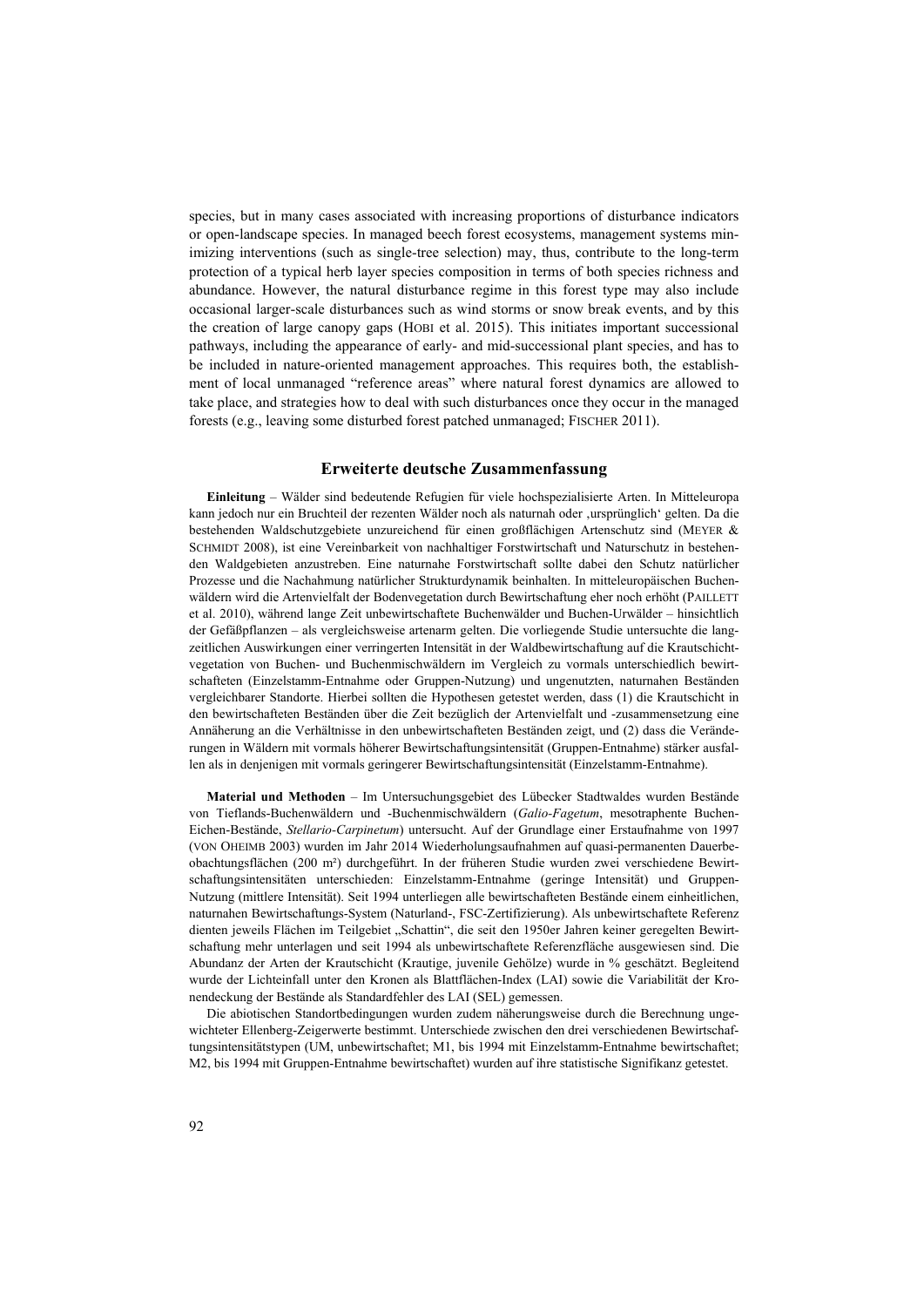**Ergebnisse** –Zwischen den Bewirtschaftungsintensitätstypen wurden im Jahr 2014 keine signifikanten Unterschiede bezüglich Artenzahlen und Deckungsgraden sowohl aller Arten als auch bestimmter Artengruppen festgesellt. Nur wenige Arten zeigten eine deutliche Bindung an unbewirtschaftete oder ehemals mit geringer Intensität bewirtschaftete Bestände. Hingegen fanden sich noch 10 Arten, die einen deutlichen Schwerpunkt im Vorkommen in den ehemals mit mittlerer Intensität bewirtschafteten Beständen aufwiesen. Der Anteil an Störzeigern ist im Vergleich zu 1997 in allen Beständen stark zurückgegangen, lediglich einzelne Arten in geringer Deckung waren 2014 in den vormals in Gruppen-Nutzung bewirtschafteten Beständen vorhanden. Bewirtschaftete Bestände (M1, M2) waren in der Tendenz lichter als die unbewirtschafteten Bestände.

**Diskussion** – Die Ergebnisse zeigen eine bemerkenswerte Annäherung der Vegetation von ehemals unterschiedlich intensiv bewirtschafteten Beständen an diejenige der naturnahen, ungenutzten Waldbestände. Dies geht mit einer Abnahme der Artenvielfalt einher, die jedoch insbesondere in einer Abnahme der Störzeiger begründet ist. Die Zusammensetzung der Krautschicht wird daher zunehmend von streng waldgebunden Arten dominiert. Während die ehemals in Gruppen-Nutzung bewirtschafteten Bestände nach der Verringerung der Bewirtschaftungsintensität die stärksten Veränderungen zeigen, ist in den unbewirtschafteten, naturnahen Beständen seit 1997 keine deutliche Veränderung feststellbar. Verbleibende Unterschiede in der Artenzusammensetzung (insbes. geringe Präsenz von Störzeigern) kann auf die anhaltenden Auswirkungen früherer Kronenauflichtung und Bodenstörungen (insbes. Freilegung des Mineralbodens, Verdichtung in Fahrspuren) zurückgeführt werden. Aber auch in den ehemals intensiver bewirtschafteten Beständen der Kategorie M2 führt die zunehmende Naturverjüngung zu immer schattigeren Verhältnissen, wodurch lichtbedürftige Arten allmählich von Schattentoleranten Waldarten verdrängt werden.

**Schlussfolgerungen** – Basierend auf einem Langzeitvergleich von 1997 und 2014 können Einschätzungen zu den Auswirkungen extensiver und mittel-intensiver Waldbewirtschaftung auf die Krautschicht von Buchen- und Buchenmischwäldern gegeben werden. Hierbei zeigt sich insgesamt eine quantitative Abnahme des Artenreichtums der Krautschicht, wobei zugleich eine Näherung zu einer vergleichsweise artenarmen, aber waldtypischen Phyotocoenose erfolgte. Eine naturnahe, extensive Bewirtschaftung nach dem Prozessschutz-Konzept ist daher geeignet, eine naturnahe, waldtypische Krautschicht zu erhalten und genügt somit Anforderungen des Naturschutzes.

## **Supplements**

**Additional supporting information may be found in the online version of this article. Zusätzliche unterstützende Information ist in der Online-Version dieses Artikels zu finden.**

**Supplement E1.** Stand characteristics of the eight surveyed stands of three forest types, arranged in order of increasing harvest intensity.

**Anhang E1.** Bestandesdaten der acht untersuchten Waldbestände in drei verschiedenen Bewirtschaftungsintensitätstypen.

**Supplement E2.** Vegetation relevés of the eight surveyed stands from the year 1997.

**Anhang E2.** Vegetationsaufnahmen der acht untersuchten Waldbestände aus dem Jahr 1997.

**Supplement E3.** Vegetation relevés of the eight surveyed stands from the year 2014.

**Anhang E3.** Vegetationsaufnahmen der acht untersuchten Waldbestände aus dem Jahr 2014.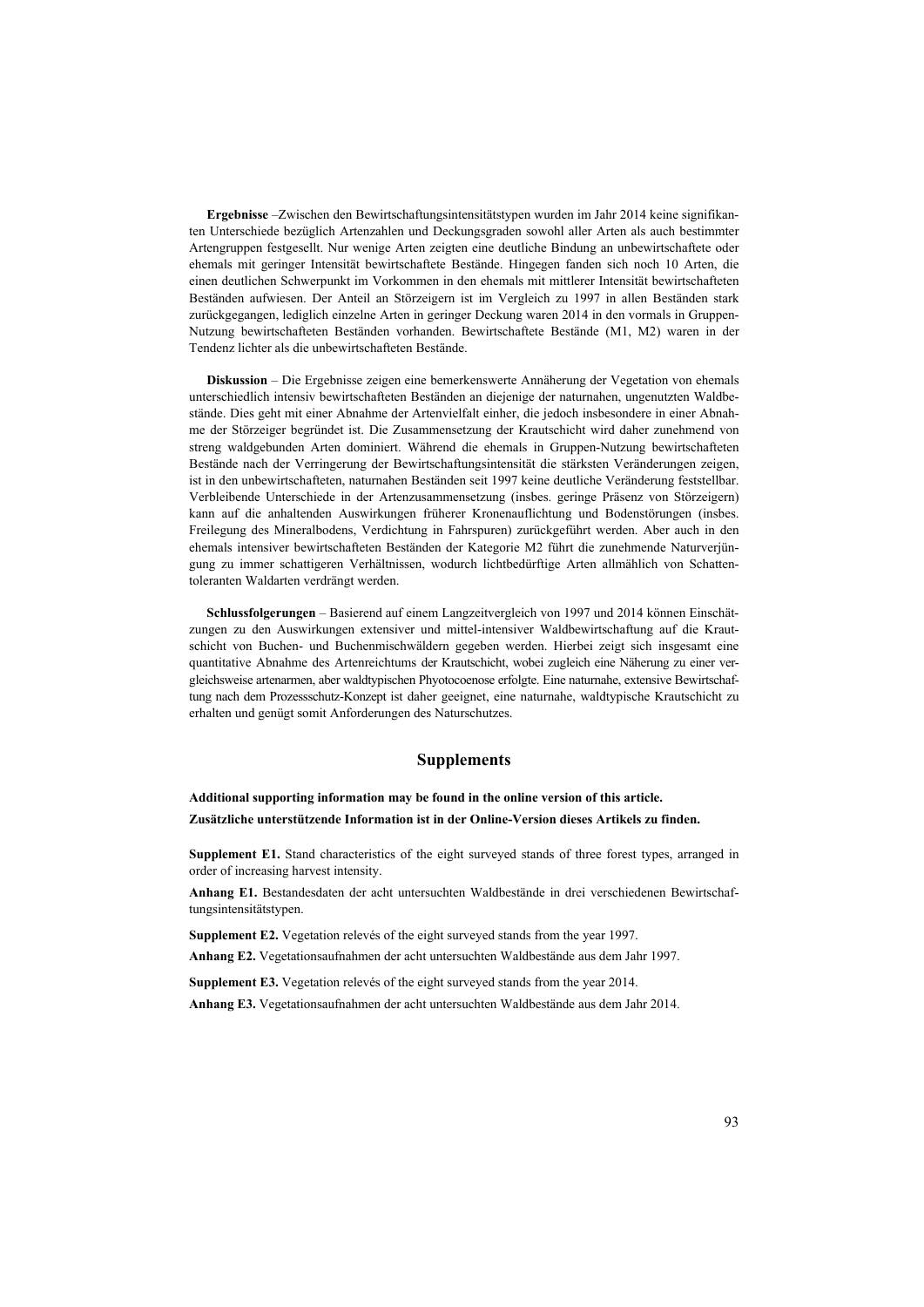#### **References**

- BERGSENG, E., ASK, J.A., FRAMSTAD, E., GOBAKKEN, T., SOLBERG, B. & HOEN, H.F. (2012): Biodiversity protection and economics in a long term boreal forest management – A detailed case for the valuation of protection measures. – For. Policy Econ. 15: 12–21.
- BERNHARDT-RÖMERMANN, M., BAETEN, L., CRAVEN, D. et al. (2015): Drivers of temporal changes in temperate forest plant diversity vary across spatial scales. – Glob. Change Biol. 21: 3726–3737.
- BMU (BUNDESMINISTERIUM FÜR UMWELT, NATURSCHUTZ UND REAKTORSICHERHEIT) (Ed.) (2007): Nationale Strategie zur biologischen Vielfalt. – Bonifatius, Paderborn: 179 pp.
- BOCH, S., PRATI, S., MÜLLER, J. et al. (2013): High plant species richness indicates management-related disturbances rather than the conservation status of forests. – Basic Appl. Ecol. 14: 496–505.
- BOHN, U. (2003): Karte der natürlichen Vegetation Europas. Erläuterungstext. Bundesamt für Naturschutz, Bonn: 655 pp.
- BRUNET, J., FRITZ, Ö. & RICHNAU, G. (2010): Biodiversity in European beech forests. A review with recommendations for sustainable forest management. – Ecol. Bull. 53: 77–94.
- BUTTLER, K.P. & HAND, R. (2008): Liste der Gefäßpflanzen Deutschlands. Kochia Beih. 1: 1–107.
- COLLINS, B.S. & PICKETT, S.T.A. (1988): Demographic response of herb layer species to experimental canopy gaps in a Northern hardwood forest. – J. Ecol. 76: 437–450.
- DE CACERES, M. & JANSEN, F. (2016): Package "indicspecies". Relationship between species and groups of sites. R package version 1.7.6.
- DE FRENNE, P., RODRÍGUEZ-SÁNCHEZ, F., DE SCHRIJVER, A., COOMES, D.A., HERMY, M., VANGANSBEKE, P. & VERHEYEN, K. (2015): Light accelerates plant responses to warming. – Nature Plants 1: 15110.
- DECOQC, G., AUBERT, M., DUPONT, F., ALARD, D., SAGUEZ, R., WATTEZ-FRANGER, A., DE FOUCAULT, B., DELELIS-DUSOLLIER, A. & BARDAT, J. (2004): Plant diversity in a managed temperate deciduous forest. Understorey response to two silvicultural systems. – J. Appl. Ecol. 41: 1065–1079.
- DIERSCHKE, H. (1994): Pflanzensoziologie. Grundlagen und Methoden. Ulmer, Stuttgart: 683 pp.
- DITTRICH, S., HAUCK, M., JACOB, M., ROMMERSKIRCHEN, A. & LEUSCHNER, C. (2013): Response of ground vegetation and epiphyte diversity to natural age dynamics in a Central European mountain spruce forest. – J. Veg. Sci. 24: 675–687.
- EBELING, C., LANG, F. & GAERTIG, T. (2016): Structural recovery in three selected forest soils after compaction by forest machines in Lower Saxony, Germany. – For. Ecol. Manag. 359:. 74–82.
- ELLENBERG, H. & LEUSCHNER, C. (2010): Vegetation Mitteleuropas mit den Alpen in ökologischer, dynamischer und historischer Sicht. 6. ed. – Ulmer, Stuttgart: 1357 pp.
- ELLENBERG, H., WEBER, H.E., DÜLL, R., WIRTH, V. & WERNER, W. (2001): Zeigerwerte von Pflanzen in Mitteleuropa. 3. Aufl. – Scr. Geobot. 18: 1–262.
- EWALD,J. & ENDRESS, U. (2015): Waldvegetation der Sassau im Walchensee: Vergleich von Naturwald und Wirtschaftswald, Insel und Halbinsel. – Tuexenia 35: 131–153.
- FICHTNER, A., STURM, K., RICKERT, C., HÄRDTLE, W. & SCHRAUTZER, J. (2012): Competition response of European beech *Fagus sylvatica* L. varies with tree size and abiotic stress: minimizing anthropogenic disturbances in forests. – J. Appl. Ecol. 49: 1306–1315.
- FICHTNER, A., STURM, K., RICKERT, C., VON OHEIMB, G. & HÄRDTLE, W. (2013): Crown size-growth relationships of European beech (*Fagus sylvatica* L.) are driven by the interplay of disturbance intensity and inter-specific competition. – For. Ecol. Manag. 302: 178–184.
- FISCHER, A. (2011): Disturbances and biodiversity in forest ecosystems: a temperate zone perspective. – Bot. Orient. – J. Plant Sci. 8: 1–9.
- FISCHER, C., PARTH, A. & SCHMIDT, W. (2009): Vegetation dynamics in beech-dominated strict forest reserves. A comparison study from southern Lower Saxony (Germany). – Hercynia N.F. 42: 45–68.
- GAUER, J. & ALDINGER, E. (2005): Waldökologische Naturräume Deutschlands Forstliche Wuchsgebiete und Wuchsbezirke. – Mitt. Ver. Forstl. Standortskd. Forstpflanzenzücht. 43: 1–324.
- GRAAE, B.J. & HESKJÆR, V.S. (1997): A comparison of understorey vegetation between untouched and managed deciduous forest in Denmark. – For. Ecol. Manag. 96: 111–123.
- GRABHERR, G., KOCH, G., KIRCHMEIER, H. & REITER, K. (1998): Hemerobie österreichischer Wald-Ökosysteme. – Wagner, Innsbruck: 493 pp.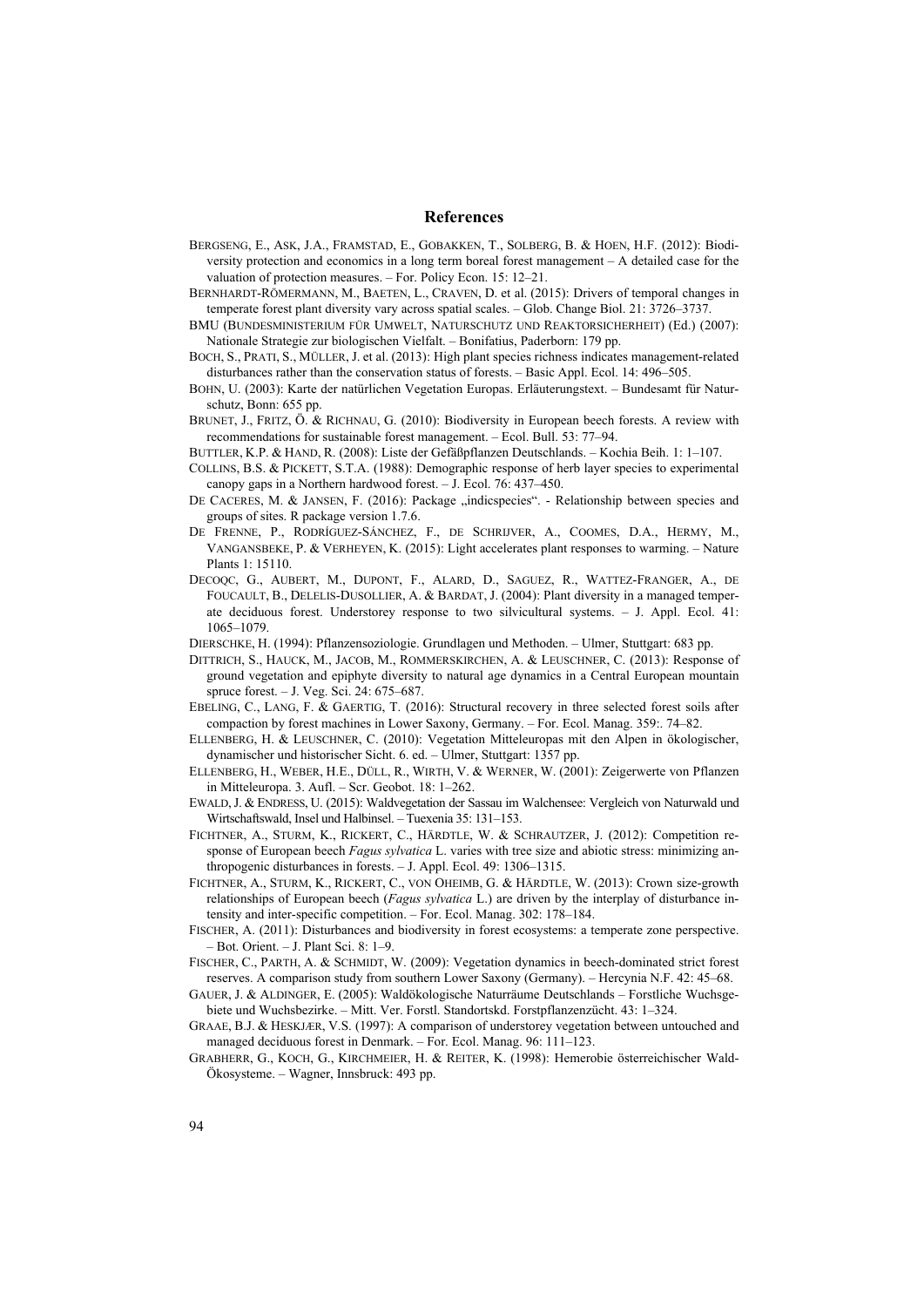- HÄRDTLE, W., VON OHEIMB, G. & WESTPHAL, C. (2003): The effects of light and soil conditions on the species richness of the ground vegetation of deciduous forests in northern Germany (Schleswig-Holstein). – For. Ecol. Manag. 182: 327–338.
- HÉDL, R. (2004): Vegetation of beech forests in the Rychlebské Mountains, Czech Republic, reinspected after 60 years with assessment of environmental changes. – Plant Ecol. 170: 243–265.
- HEINRICHS, S. & SCHMIDT, W. (2016): Biotic homogenization of herb layer composition between two contrasting beech forest communities on limestone over 50 years. – Appl. Veg. Sci. 20: 271–281
- HEINRICHS, S., WINTERHOFF, W. & SCHMIDT, W. (2012): Vegetation dynamics of beech forests on limestone in central Germany over half a century. Effects of climate change, forest management, eutrophication or game browsing? – Biodiv. Ecol. 4: 49–61.
- HEINRICHS, S., WINTERHOFF, W. & SCHMIDT, W. (2014): 50 Jahre Konstanz und Dynamik im Seggen-Hangbuchenwald (*Carici-Fagetum*) – Ein Vergleich alter und neuer Vegetationsaufnahmen aus dem Göttinger Wald. – Tuexenia 34: 9–38.
- HOBI, M.L., GINZLER, C., COMMARMOT, B. & BUGMANN, H. (2015): Gap pattern of the largest primeval beech forest of Europe revealed by remote sensing. – Ecosphere 6: 1–15.
- HUSS, J. & BUTLER-MANNING, D. (2006): Development dynamics of a beech-dominated 'natural forest'. Permanent observation site on limestone in the Hainich National Park, Thuringia. – Waldoekol. online 3: 67–81.
- JOHNSON, E.A. & MIYANISHI, K. (2007): Plant disturbance ecology. The process and the response. Academ. Press, Burlington: 698 pp.
- KATHKE, S. & BRUELHEIDE, H. (2010): Interaction of gap age and microsite type for the regeneration of *Picea abies*. – For. Ecol. Manag. 259: 1597–1605.
- KORPEL, Š. (1995): Die Urwälder der Westkarpaten. Fischer, Stuttgart: 310 pp.
- KRUMM, F., SCHUCK, A. & KRAUS, D. (2013): Integrative management approaches. A synthesis. In: KRAUS, D. & KRUMM, F. (Eds.): Integrative approaches as an opportunity for the conservation of forest biodiversity: 255–261. European Forest Institute, Joensuu.
- KUULUVAINEN, T. (2009): Forest management and biodiversity conservation based on natural ecosystem dynamics in Northern Europe: The complexity challenge. – Ambio 38: 309–315.
- MA, S., CONCILIO, A., OAKLEY, B., NORTH, M. & CHEN, J. (2010): Spatial variability in microclimate in a mixed-conifer forest after thinning and burning treatments. – For. Ecol. Manag. 259: 904–905.
- MEYER, P. & SCHMIDT, M. (2008): Aspekte der Biodiversität von Buchenwäldern Konsequenzen für eine naturnahe Bewirtschaftung. – Beitr. Nordwestdt. Forstl. Versuchsanst. 3: 159–188.
- MÖLDER, A., BERNHARDT-RÖMERMANN, M. & SCHMIDT, W. (2008): Herb-layer diversity in deciduous forests: Raised by tree richness or beaten by beech? – For. Ecol. Manag. 256: 272–281.
- MÖLDER, A., STREIT, M. & SCHMIDT, W. (2014): When beech strikes back: How strict nature conservation reduces herb-layer diversity and productivity in Central European deciduous forests. – For. Ecol. Manag. 319: 51–61.
- VON OHEIMB, G. (2003): Einfluss forstlicher Nutzung auf die Artenvielfalt und Artenzusammensetzung der Gefäßpflanzen in norddeutschen Laubwäldern. Naturwissensch. Schriftenr. 70. – Kovac, Hamburg: 276 pp.
- VON OHEIMB, G. & BRUNET, J. (2007): Dalby Söderskog revisited: long-term vegetation changes in a south Swedish deciduous forest. – Acta Oecol. 31: 229–242.
- VON OHEIMB, G. & HÄRDTLE, W. (2009): Selection harvest in temperate deciduous forests. Impact on herb layer species richness and composition. – Biodiv. Conserv. 18: 271–287.
- VON OHEIMB, G., FRIEDEL, A., WESTPHAL, C. & HÄRDTLE, W. (2004): Untersuchungen zur Struktur und Dynamik der Serrahner Buchenwälder. – Nat. Naturschutz Mecklenburg-Vorpommern 38: 52–64.
- PAILLET, Y., BERGÈS, L., HJÄLTÉN, J. et al. (2010): Biodiversity differences between managed and unmanaged forests. Meta-analysis of species richness in Europe. – Conserv. Biol. 24: 101–112.
- PARVIAINEN, J. (2005): Virgin and natural forests in the temperate zone of Europe. For. Snow Landsc. Res. 79: 9–18.
- R CORE TEAM (2013): R: A language and environment for statistical computing. R Foundation for Statistical Computing, Vienna, Austria. – URL https://www.R-project.org.
- RÖDER, H., FISCHER, A. & KLÖCK, W. (1996): Waldentwicklung auf Quasi-Dauerflächen im Luzulo-Fagetum der Buntsandsteinrhön (Forstamt Mittelsinn) zwischen 1950 und 1990. – Forstw. Cbl. 115: 321–335.